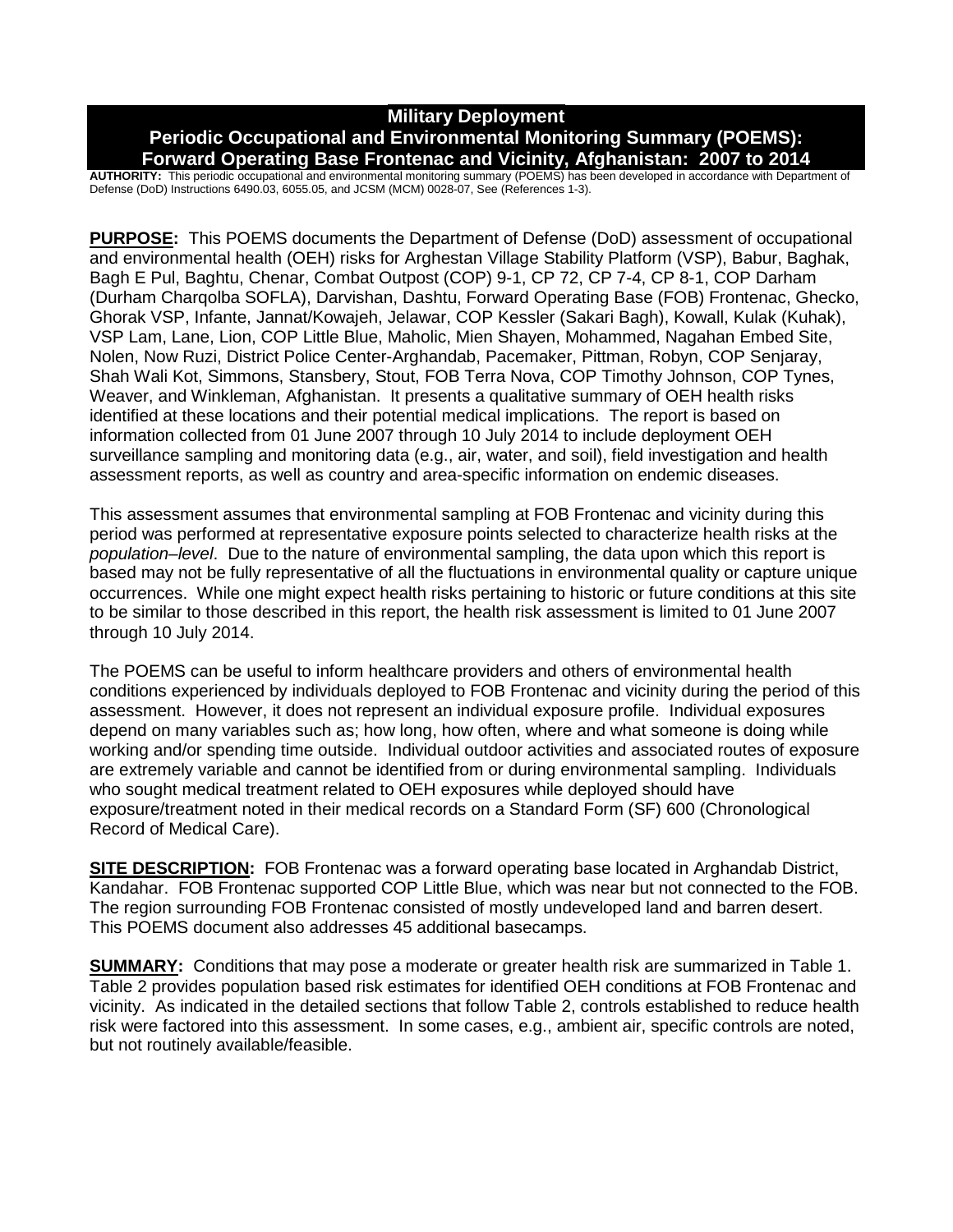## **POEMS**

## **Table 1: Summary of Occupational and Environmental Conditions with MODERATE or Greater Health Risk**

#### *Short-term health risks & medical implications:*

The following hazards may be associated with potential acute health effects in some personnel during deployment at FOB Frontenac and vicinity:

Food/waterborne diseases (e.g., bacterial diarrhea, hepatitis A, typhoid/paratyphoid fever, diarrhea-cholera, diarrheaprotozoal, brucellosis, hepatitis E); other endemic diseases (malaria, cutaneous leishmaniasis (acute), Crimean-Congo hemorrhagic fever, sandfly fever, scrub typhus (mite-borne), leptospirosis, Tuberculosis (TB), rabies, Anthrax, Q fever); heat stress; and continuous noise. For food/waterborne diseases (e.g., bacterial diarrhea, hepatitis A, typhoid/paratyphoid fever, diarrhea-cholera, diarrhea-protozoal, brucellosis, hepatitis E), if ingesting local food and water, the health effects can temporarily incapacitate personnel (diarrhea) or result in prolonged illness (hepatitis A, typhoid/paratyphoid fever, brucellosis, hepatitis E). Risks from food/waterborne diseases may have been reduced with preventive medicine controls and mitigation, which includes hepatitis A and typhoid fever vaccinations and only drinking from approved water sources in accordance with standing CENTCOM policy. For other vector-borne endemic diseases (malaria, cutaneous leishmaniasis (acute), Crimean-Congo hemorrhagic fever, sandfly fever, scrub typhus (mite-borne), these diseases may constitute a significant risk due to exposure to biting vectors; risk reduced to 'Low' by proper wear of the treated uniform, application of repellent to exposed skin, bed net use, and appropriate chemoprophylaxis, as well as minimizing areas of standing water and other vector-breeding areas. For water contact diseases (leptospirosis), activities involving extensive contact with surface water increase risk. For respiratory diseases (TB), personnel in close-quarter conditions could have been at risk for person-to-person spread. Animal contact diseases (rabies, Anthrax, Q fever), pose year-round risk. For heat stress, risk can be greater during months of May through September, and greater for susceptible persons including those older than 45, of low fitness level, unacclimatized, or with underlying medical conditions, and those under operational constraints (equipment, PPE, vehicles). Risks from heat stress may have been reduced with preventive medicine controls, work-rest cycles, proper hydration and nutrition, and mitigation. For continuous noise exposure, the short-term risk was 'High to Low'; risk may have been reduced by appropriate hearing protection used by personnel in higher risk areas (around sources of continuous noise such as flight line and power production).

Air quality: For inhalable coarse particulate matter less than 10 micrometers in diameter ( $PM_{10}$ ), the overall short-term risk was not evaluated due to insufficient data. For inhalable fine particulate matter less than 2.5 micrometers in diameter  $(PM_{2.5})$ , the overall short-term risk was not evaluated due to insufficient data. However, exposures to PM<sub>10</sub> and PM<sub>2.5</sub> may vary, as conditions may vary, and may result in mild to more serious short-term health effects (e.g., eye, nose or throat and lung irritation) in some personnel while at this site, particularly exposures to high levels of dust such as during high winds or dust storms. For PM<sub>10</sub> and PM<sub>2.5</sub>, certain subgroups of the deployed forces (e.g., those with pre-existing asthma/cardiopulmonary conditions) are at greatest risk of developing notable health effects. For burn pits, although the short-term risk for  $PM_{10}$  and for  $PM_{2.5}$  was not evaluated due to no data, there were operating burn pits utilized until June 2013 at or around FOB Frontenac and vicinity – see Section 10.8. For burn pits, exposures may vary, and exposure to high levels of  $PM_{10}$  and to  $PM_{2.5}$  in the smoke may also result in mild to more serious short-term health effects (e.g., eye, nose or throat and lung irritation) in some personnel (e.g., burn pit workers and any other personnel who worked at or in close proximity of the burn pits) and certain subgroups (e.g., those with pre-existing asthma/cardio-pulmonary conditions) while at this site. Although most short-term health effects from exposure to particulate matter and burn pit smoke should have resolved postdeployment, providers should be prepared to consider the relationship between deployment exposures and current complaints. Some individuals may have sought treatment for acute respiratory irritation during their time at FOB Frontenac and vicinity. Personnel who reported with symptoms or required treatment while at this site should have exposure and treatment noted in medical record (e.g., electronic medical record and/or on a Standard Form (SF) 600 (*Chronological Record of Medical Care*).

#### *Long-term health risks & medical implications:*

The following hazards may be associated with potential chronic health effects in some personnel during deployment at FOB Frontenac and vicinity:

For continuous noise exposure, the long-term risk was 'High to Low.' Risk may have been reduced by appropriate hearing protection used by personnel in higher risk areas (around sources of continuous noise such as flight line and power production).

Air quality: For inhalable PM  $_{2.5}$ , the overall long-term risk was not evaluated due to insufficient data. The PM<sub>10</sub> exposure was not evaluated for long-term risk due to no available health guidelines. However, the area was a dusty desert

## Page 2 of 26 Reviewed by CENTCOM SG (26 June 2015) Final Approval Date (12 February 2016)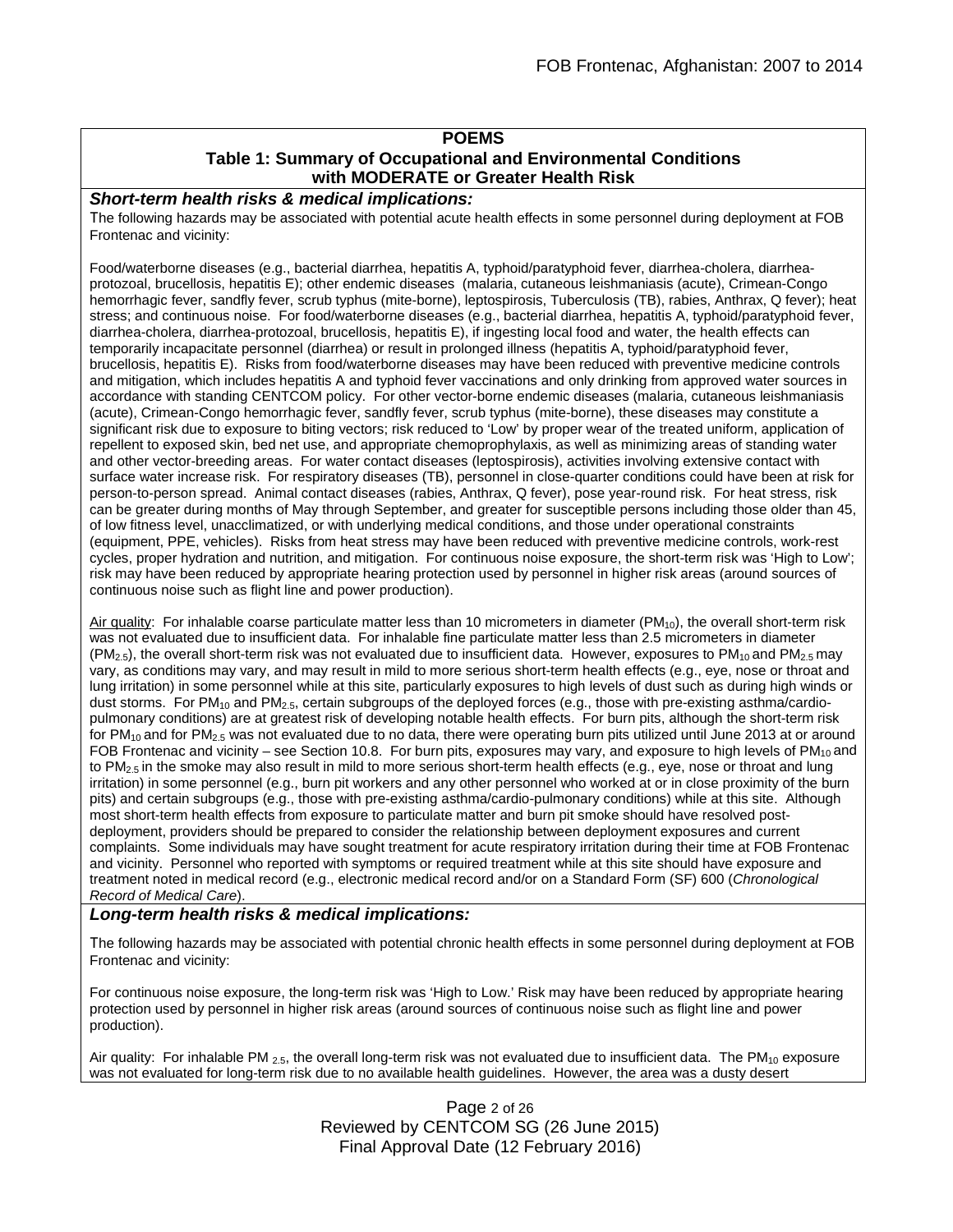environment, and conditions may have varied. In addition, for burn pits, although the long-term risk for  $PM_{10}$  was not evaluated for long-term risk due to no available health guidelines (and no data), and the risk for  $PM<sub>2.5</sub>$  was not evaluated due to no air sampling data available to characterize risk. There were operating burn pits utilized at or around FOB Frontenac and vicinity, and conditions may have varied – see Section 10.8. For inhalational exposure to high levels of dust, PM<sub>10</sub> and PM<sub>2.5</sub>, such as during high winds or dust storms, and for exposure to burn pit smoke, it is considered possible that some otherwise healthy personnel who were exposed for a long-term period to dust and particulate matter could develop certain health conditions (e.g., reduced lung function, cardiopulmonary disease). Personnel with a history of asthma or cardiopulmonary disease could potentially be more likely to develop such chronic health conditions. While the dust and particulate matter exposures and exposures to burn pits are acknowledged, at this time there were no specific recommended, post-deployment medical surveillance evaluations or treatments. Providers should still consider overall individual health status (e.g., any underlying conditions/susceptibilities) and any potential unique individual exposures (such as burn pits/barrels, incinerators, occupational or specific personal dosimeter data) when assessing individual concerns. Certain individuals may need to be followed/evaluated for specific occupational exposures/injuries (e.g., annual audiograms as part of the medical surveillance for those enrolled in the Hearing Conservation Program; and personnel covered by Respiratory Protection Program and/or Hazardous Waste/Emergency Responders Medical Surveillance).

> Page 3 of 26 Reviewed by CENTCOM SG (26 June 2015) Final Approval Date (12 February 2016)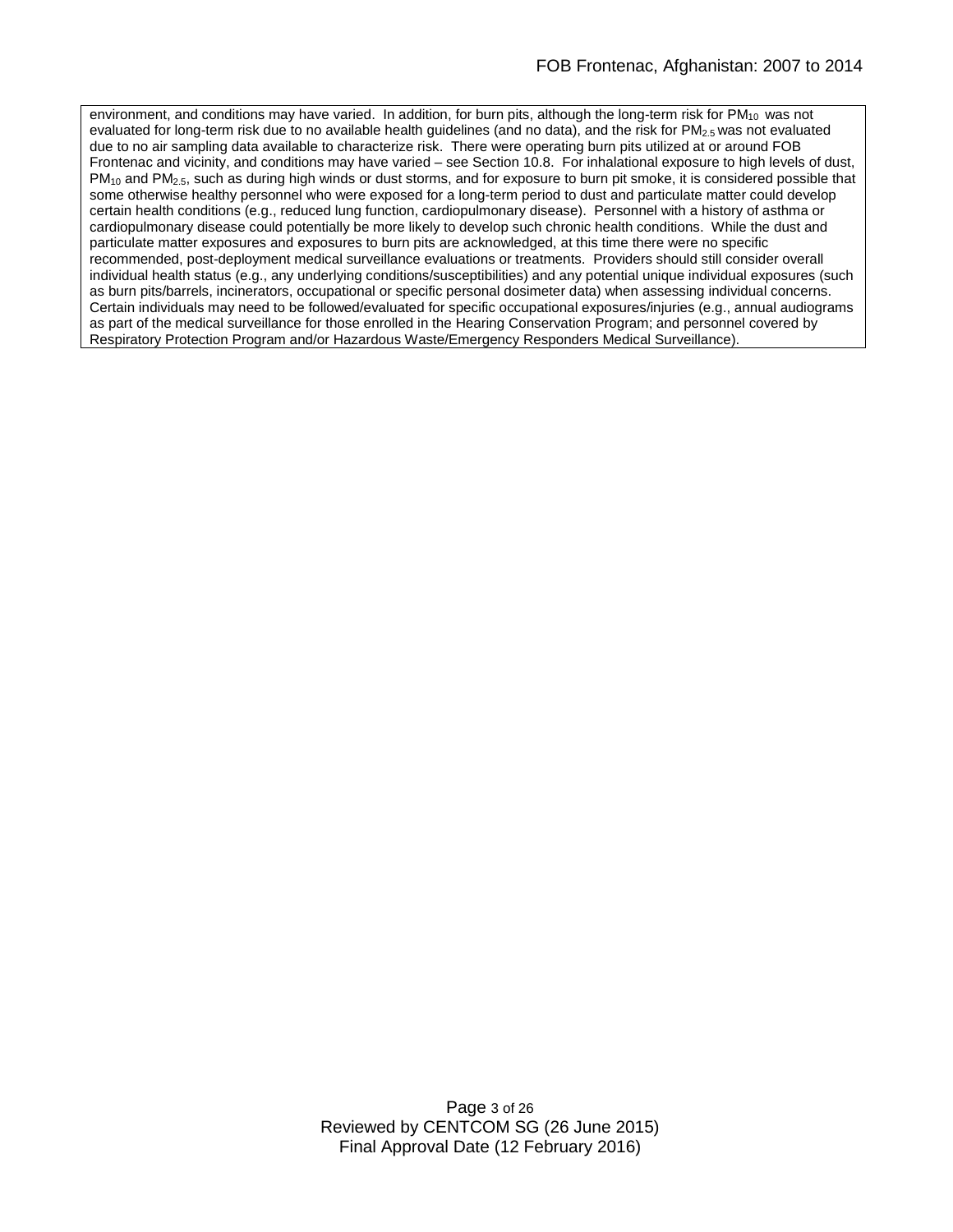| Source of<br><b>Identified</b><br>Health Risk <sup>3</sup>                        | <b>Unmitigated Health Risk</b><br>Estimate <sup>4</sup>                                                                                                                                                                                                                                                                                                                                                                                  | <b>Control Measures</b><br>Implemented                                                                                                                                                                             | <b>Residual Health Risk Estimate<sup>4</sup></b>                |
|-----------------------------------------------------------------------------------|------------------------------------------------------------------------------------------------------------------------------------------------------------------------------------------------------------------------------------------------------------------------------------------------------------------------------------------------------------------------------------------------------------------------------------------|--------------------------------------------------------------------------------------------------------------------------------------------------------------------------------------------------------------------|-----------------------------------------------------------------|
| <b>AIR</b>                                                                        |                                                                                                                                                                                                                                                                                                                                                                                                                                          |                                                                                                                                                                                                                    |                                                                 |
| Particulate<br>matter less than<br>10 micrometers<br>in diameter<br>$(PM_{10})$   | Short-term: Data quantity insufficient<br>to characterize risk.                                                                                                                                                                                                                                                                                                                                                                          | Limiting strenuous<br>physical activities when<br>air quality is especially<br>poor; and actions such<br>as closing tent flaps,<br>windows, and doors.                                                             | Short-term: Data quantity insufficient<br>to characterize risk. |
|                                                                                   | Long-term: No health guidelines                                                                                                                                                                                                                                                                                                                                                                                                          |                                                                                                                                                                                                                    | Long-term: No health guidelines                                 |
| Particulate<br>matter less than<br>2.5 micrometers<br>in diameter<br>$(PM_{2.5})$ | Short-term: Data quantity insufficient<br>to characterize risk.                                                                                                                                                                                                                                                                                                                                                                          | Limiting strenuous<br>physical activities when                                                                                                                                                                     | Short-term: Data quantity insufficient<br>to characterize risk. |
|                                                                                   | Long-term: Data quality insufficient to<br>characterize risk.                                                                                                                                                                                                                                                                                                                                                                            | air quality is especially<br>poor; and action such<br>as closing tent flaps,<br>windows, and doors.                                                                                                                | Long-term: Data quantity insufficient to<br>characterize risk.  |
| <b>MILITARY</b><br><b>UNIQUE</b>                                                  |                                                                                                                                                                                                                                                                                                                                                                                                                                          |                                                                                                                                                                                                                    |                                                                 |
| Non-ionizing<br>Radiation                                                         | Short-term: Low                                                                                                                                                                                                                                                                                                                                                                                                                          |                                                                                                                                                                                                                    | Short-term: Low to none                                         |
|                                                                                   | Long-term: Low                                                                                                                                                                                                                                                                                                                                                                                                                           |                                                                                                                                                                                                                    | Long-term: Low to none                                          |
| <b>ENDEMIC</b><br><b>DISEASE</b>                                                  |                                                                                                                                                                                                                                                                                                                                                                                                                                          |                                                                                                                                                                                                                    |                                                                 |
| Food<br>borne/Waterborne<br>(e.g., diarrhea-<br>bacteriological)                  | Short-term: High (Bacterial diarrhea,<br>Hepatitis A, Typhoid fever) to<br>Moderate (Diarrhea-cholera,<br>Diarrhea-protozoal, Brucellosis,<br>Hepatitis E) to Low (FOB Frontenac<br>Gastroenteritis/Food Poisoning,<br>polio). If ingesting local food/water,<br>the health effects can temporarily<br>incapacitate personnel (diarrhea) or<br>result in prolonged illness (Hepatitis<br>A, Typhoid fever, Brucellosis,<br>Hepatitis E). | Preventive measures<br>include Hepatitis A and<br>Typhoid fever vaccination<br>and consumption of food<br>and water only from<br>approved sources.                                                                 | Short-term: Low to none                                         |
|                                                                                   | Long-term: Not an identified source<br>of health risk.                                                                                                                                                                                                                                                                                                                                                                                   |                                                                                                                                                                                                                    | Long-term: No data available                                    |
| Arthropod Vector<br>Borne                                                         | Short-term: High (Malaria), to<br>Moderate (Leishmaniasis-cutaneous,<br>Crimean-Congo hemorrhagic fever,<br>Typhus-miteborne, Sandfly fever) to<br>Low (Plague, West Nile fever).                                                                                                                                                                                                                                                        | Preventive measures<br>include proper wear of<br>treated uniform,<br>application of repellent to<br>exposed skin and bed net<br>use, minimizing areas of<br>standing water and<br>appropriate<br>chemoprophylaxis. | Short-term: Low                                                 |
|                                                                                   | Long-term: Low (Leishmaniasis-<br>visceral infection)                                                                                                                                                                                                                                                                                                                                                                                    |                                                                                                                                                                                                                    | Long-term: No data available                                    |
| Water-Contact<br>(e.g., wading,<br>swimming)                                      | Short-term: Moderate (Leptospirosis)                                                                                                                                                                                                                                                                                                                                                                                                     | Recreational swimming in<br>surface waters not likely in<br>this area of Afghanistan<br>during this time period.                                                                                                   | Short-term: Low to none Leptospirosis                           |
|                                                                                   | Long-term: No data available                                                                                                                                                                                                                                                                                                                                                                                                             |                                                                                                                                                                                                                    | Long-term: No data available                                    |
| Respiratory                                                                       | Short-term: Moderate [Tuberculosis<br>(TB)] and Low (Meningococcal<br>meningitis).                                                                                                                                                                                                                                                                                                                                                       | Providing adequate work<br>and living space, medical<br>screening, and                                                                                                                                             | Short-term: Low to none                                         |
|                                                                                   | Long-term: No data available                                                                                                                                                                                                                                                                                                                                                                                                             | vaccination.                                                                                                                                                                                                       | Long-term: No data available                                    |
| <b>Animal Contact</b>                                                             | Short-term: Moderate (Rabies,<br>Anthrax, Q-fever), Low (H5N1 Avian<br>Influenza)                                                                                                                                                                                                                                                                                                                                                        | Prohibiting contact with,<br>adoption, or feeding of<br>feral animals in                                                                                                                                           | Short-term: Low to none                                         |

## **Table 2. Population-Based Health Risk Estimates – FOB Frontenac and vicinity, Afghanistan 1, 2**

Page 4 of 26 Reviewed by CENTCOM SG (26 June 2015) Final Approval Date (12 February 2016)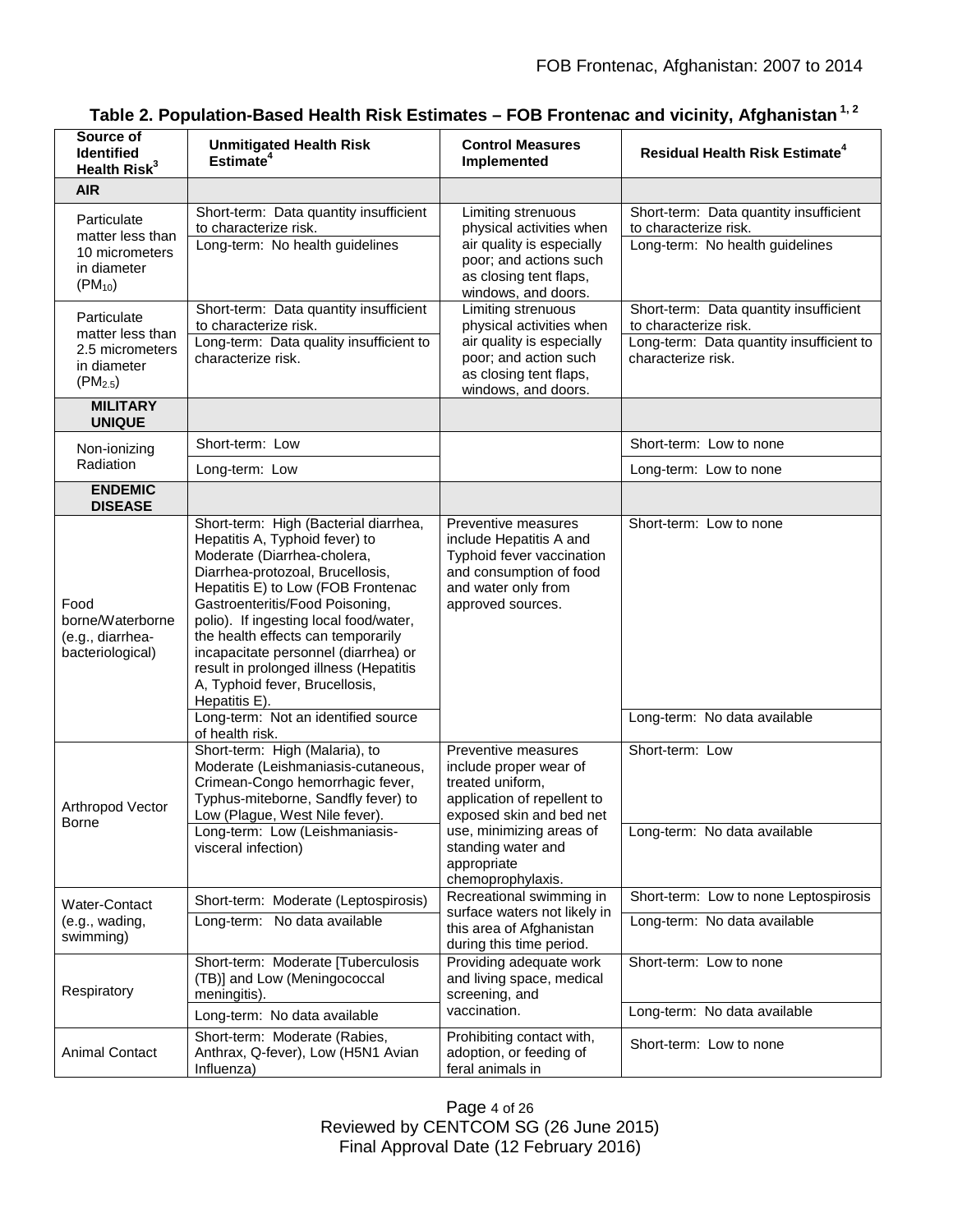| Source of<br><b>Identified</b><br>Health Risk <sup>3</sup> | <b>Unmitigated Health Risk</b><br>Estimate <sup>4</sup>                                                                                                                                                                                                                                                               | <b>Control Measures</b><br>Implemented                                                                                                                                                                                                                                                                                          | <b>Residual Health Risk Estimate<sup>4</sup></b>                                                                                                                                                                                                                                                      |
|------------------------------------------------------------|-----------------------------------------------------------------------------------------------------------------------------------------------------------------------------------------------------------------------------------------------------------------------------------------------------------------------|---------------------------------------------------------------------------------------------------------------------------------------------------------------------------------------------------------------------------------------------------------------------------------------------------------------------------------|-------------------------------------------------------------------------------------------------------------------------------------------------------------------------------------------------------------------------------------------------------------------------------------------------------|
|                                                            | Long-term: Low (Rabies)                                                                                                                                                                                                                                                                                               | accordance with U.S.<br><b>Central Command</b><br>(CENTCOM) General<br>Order (GO) 1B. Risks are<br>further reduced in the<br>event of assessed contact<br>by prompt post-exposure<br>rabies prophylaxis IAW<br>The Center for Disease<br>Control's (CDC) Advisory<br>Committee on<br><b>Immunization Practices</b><br>guidance. | Long-term: No data available                                                                                                                                                                                                                                                                          |
| <b>VENOMOUS</b><br><b>ANIMAL/</b><br><b>INSECTS</b>        |                                                                                                                                                                                                                                                                                                                       |                                                                                                                                                                                                                                                                                                                                 |                                                                                                                                                                                                                                                                                                       |
| Snakes.<br>scorpions,<br>and spiders                       | Short-term: Low, if encountered,<br>effects of venom vary with species<br>from mild localized swelling (e.g.,<br>Scorpiops lindberg) to potentially<br>lethal effects (e.g., Gloydius halys).                                                                                                                         | Risk reduced by avoiding<br>contact, proper wear of<br>the uniform (especially<br>footwear), and timely<br>treatment.                                                                                                                                                                                                           | Short-term: Low, if encountered,<br>effects of venom vary with species<br>from mild localized swelling (e.g.,<br>Scorpiops lindberg) to potentially lethal<br>effects (e.g., Gloydius halys).                                                                                                         |
|                                                            | Long-term: Not an identified source<br>of health risk.                                                                                                                                                                                                                                                                |                                                                                                                                                                                                                                                                                                                                 | Long-term: No data available                                                                                                                                                                                                                                                                          |
| <b>HEAT/COLD</b><br><b>STRESS</b>                          |                                                                                                                                                                                                                                                                                                                       |                                                                                                                                                                                                                                                                                                                                 |                                                                                                                                                                                                                                                                                                       |
| Heat                                                       | Short-term: High to Moderate, high<br>risk of heat injury in unacclimatized<br>personnel.<br>Long-term: Low, However, the health<br>risk may be greater to certain<br>susceptible persons-those older (i.e.,<br>greater than 45 years), in lesser<br>physical shape, or with underlying<br>medical/health conditions. | Work-rest cycles, proper<br>hydration and nutrition,<br>and Wet Bulb Globe<br>Temperature (WBGT)<br>monitoring.                                                                                                                                                                                                                 | Short-term: Low<br>Long-term: Low; However, the risk<br>may be greater to certain susceptible<br>persons-those older (i.e., greater than<br>45 years), in lesser physical shape, or<br>with underlying medical/health<br>conditions.                                                                  |
| Cold                                                       | Short-term: Low                                                                                                                                                                                                                                                                                                       | Risks from cold stress<br>reduced with protective<br>measures such as use of<br>the buddy system, limiting<br>exposure during cold<br>weather, proper hydration<br>and nutrition, and proper<br>wear of issued protective<br>clothing.                                                                                          | Short-term: Low risk of cold<br>stress/injury.                                                                                                                                                                                                                                                        |
|                                                            | Long-term: Low, Long-term health<br>implications from cold injuries were<br>rare but could occur, especially from<br>more serious injuries such as<br>frostbite.                                                                                                                                                      |                                                                                                                                                                                                                                                                                                                                 | Long-term: Low; Long-term health<br>implications from cold injuries were<br>rare but could occur, especially from<br>more serious injuries such as frostbite.                                                                                                                                         |
| <b>NOISE</b>                                               |                                                                                                                                                                                                                                                                                                                       |                                                                                                                                                                                                                                                                                                                                 |                                                                                                                                                                                                                                                                                                       |
| Continuous<br>(Flightline, Power<br>Production)            | Short-term: High to Low, High risk to<br>individuals working near major noise<br>sources without proper hearing<br>protection.<br>Long-term: High to Low, High risk to<br>individuals working near major noise<br>sources without proper hearing<br>protection.                                                       | Hearing protection used<br>by personnel in higher risk<br>areas.                                                                                                                                                                                                                                                                | Short-term: Low risk to the majority of<br>personnel and to individuals working<br>near major noise sources who use<br>proper hearing protection.<br>Long-term: Low risk to the majority of<br>personnel and to individuals working<br>near major noise sources who use<br>proper hearing protection. |
| <b>Unique</b><br>Incidents/                                |                                                                                                                                                                                                                                                                                                                       |                                                                                                                                                                                                                                                                                                                                 |                                                                                                                                                                                                                                                                                                       |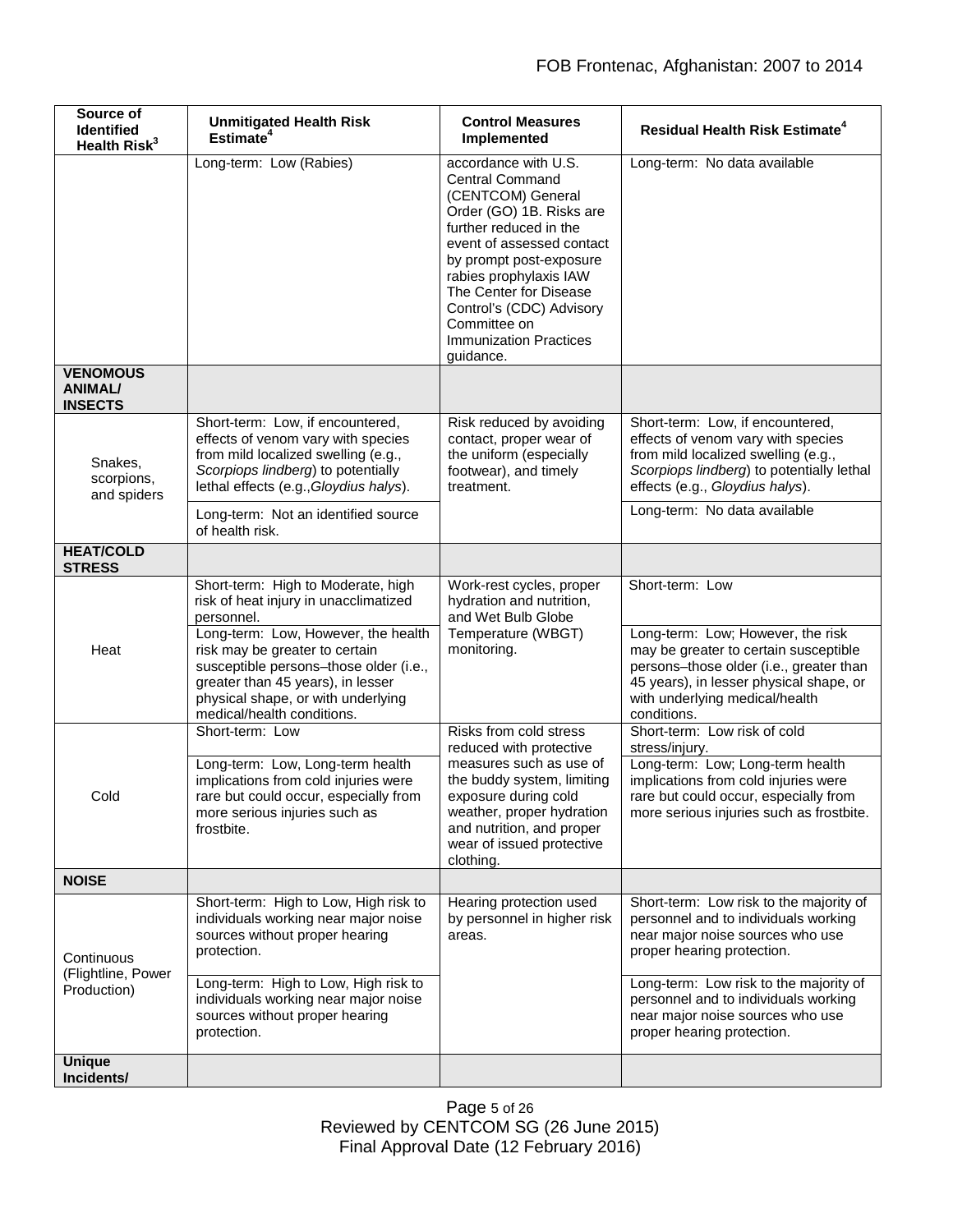| Source of<br><b>Identified</b><br>Health Risk <sup>3</sup> | <b>Unmitigated Health Risk</b><br>Estimate <sup>4</sup>                                                                                                                                                                                                                                                                                                                                                                                             | <b>Control Measures</b><br>Implemented                                                                                                                                                                                                  | Residual Health Risk Estimate <sup>4</sup>                                                                                                                                                                              |
|------------------------------------------------------------|-----------------------------------------------------------------------------------------------------------------------------------------------------------------------------------------------------------------------------------------------------------------------------------------------------------------------------------------------------------------------------------------------------------------------------------------------------|-----------------------------------------------------------------------------------------------------------------------------------------------------------------------------------------------------------------------------------------|-------------------------------------------------------------------------------------------------------------------------------------------------------------------------------------------------------------------------|
| <b>Concerns</b>                                            |                                                                                                                                                                                                                                                                                                                                                                                                                                                     |                                                                                                                                                                                                                                         |                                                                                                                                                                                                                         |
| Waste<br>Sites/Waste<br>Disposal:                          | Short-term: Low                                                                                                                                                                                                                                                                                                                                                                                                                                     |                                                                                                                                                                                                                                         | Short-term: Low                                                                                                                                                                                                         |
|                                                            | Long-term: Low                                                                                                                                                                                                                                                                                                                                                                                                                                      |                                                                                                                                                                                                                                         | Long-term: Low                                                                                                                                                                                                          |
| General and Field<br>Sanitation                            | Short-term: Low                                                                                                                                                                                                                                                                                                                                                                                                                                     |                                                                                                                                                                                                                                         | Short-term: Low                                                                                                                                                                                                         |
|                                                            | Long-term: None identified                                                                                                                                                                                                                                                                                                                                                                                                                          |                                                                                                                                                                                                                                         | Long-term: None identified                                                                                                                                                                                              |
| Pesticides/Pest<br>Control                                 | Short-term: Low                                                                                                                                                                                                                                                                                                                                                                                                                                     | See Section 10.3                                                                                                                                                                                                                        | Short-term: Low                                                                                                                                                                                                         |
|                                                            | Long-term: Low                                                                                                                                                                                                                                                                                                                                                                                                                                      |                                                                                                                                                                                                                                         | Long-term: Low                                                                                                                                                                                                          |
| <b>Burn Pits</b>                                           | FOB Frontenac and vicinity had burn<br>pits located either inside the fence<br>line or outside of the fence line. No<br>samples were collected near the burn<br>pits to evaluate short-and long-term<br>health risk. Short-term health effects<br>could have included eye, nose,<br>throat, and lung irritation. More<br>serious effects were possible in<br>susceptible persons (e.g., those with<br>asthma/pre-existing respiratory<br>diseases). | Control measures may<br>have included locating<br>burn pits downwind of<br>prevailing winds,<br>increased distance from<br>living and working areas<br>when possible, and<br>improved waste<br>segregation and<br>management techniques | Long-term: Not evaluated-no available<br>health guidelines for $PM_{10}$ .<br>No samples were collected near the<br>burn pits to evaluate long-term health<br>risk for PM <sub>2.5</sub> or other potential<br>hazards. |

<sup>1</sup> This Summary Table provides a qualitative estimate of population-based short- and long-term health risks associated with the general ambient and occupational environment conditions at FOB Frontenac and vicinity. It does not represent a unique individual exposure profile. Actual individual exposures and health effects depend on many variables. For example, while a chemical may be present in the environment, if a person does not inhale, ingest, or contact a specific dose of the chemical for adequate duration and frequency, then there may be no health risk. Alternatively, a person at a specific location may experience a unique exposure which could result in a significant individual exposure. Any such<br>person seeking medical care should have their specific exposure documented

This assessment is based on specific environmental health sampling data and reports obtained from June 2007 through July 2014. Sampling locations are assumed to be representative of exposure points for the camp population but may not reflect all the fluctuations in environmental quality or capture unique exposure incidents.

3 This Summary Table is organized by major categories of identified sources of health risk. It only lists those sub-categories specifically identified and addressed at FOB Frontenac and vicinity. The health risks are presented as Low, Moderate, High or Extremely High for both short- and longterm health effects. The health risk level is based on an assessment of both the potential severity of the health effects that could be caused and probability of the exposure that would produce such health effects. Details can be obtained from the Army Public Health Center (Provisional) (APHC (Prov)). Where applicable, "None Identified" is used when though an exposure was identified, no health risk of either a specific short- or long-term health effects were determined. More detailed descriptions of OEH exposures that were evaluated but determined to pose no health risk are discussed in the following sections of this report.

 $^4$  Health risks in this Summary Table are based on quantitative surveillance thresholds (e.g., endemic disease rates; host/vector/pathogen surveillance) or screening levels, e.g., Military Exposure Guidelines (MEGs) for chemicals*.* Some previous assessment reports may provide slightly inconsistent health risk estimates because quantitative criteria such as MEGs may have changed since the samples were originally evaluated and/or because this assessment makes use of all historic site data while previous reports may have only been based on a select few samples.

## **1 Discussion of Health Risks at FOB Frontenac and vicinity, Afghanistan by Source**

The following sections provide additional information about the OEH conditions summarized above. All risk assessments were performed using the methodology described in the U. S. Army Public Health Command (USAPHC) Technical Guide 230, *Environmental Health Risk Assessment and Chemical Exposure Guidelines for Deployed Military Personnel* (Reference 4). All OEH risk estimates represent residual risk after accounting for preventive controls in place. Occupational exposures and exposures to endemic diseases are greatly reduced by preventive measures. For environmental

> Page 6 of 26 Reviewed by CENTCOM SG (26 June 2015) Final Approval Date (12 February 2016)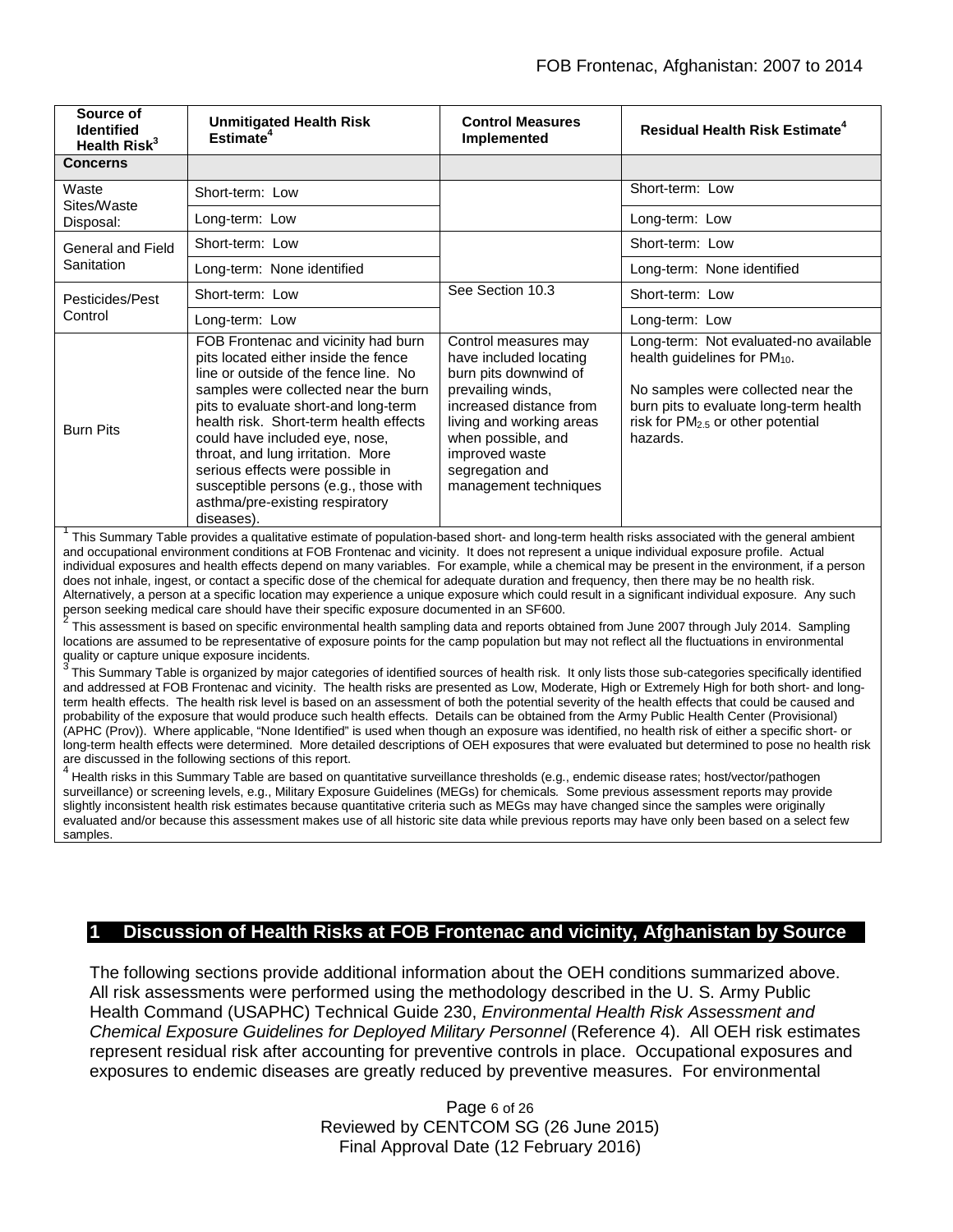exposures related to airborne dust, there are limited preventive measures available, and available measures have little efficacy in reducing exposure to ambient conditions.

## **2 Air**

## 2.1 Site-Specific Sources Identified

Personnel deployed to FOB Frontenac and vicinity were exposed to various airborne contaminants as identified by monitoring and sampling efforts between June 2007 and July 2014. Sources of airborne contaminants at the base camp included diesel vehicle and generator exhaust, dust from unpaved roads and surfaces, year-round construction activities, agriculture located off base, aircraft exhaust, a batch cement plant, incinerators, and burn pits. In addition, dust storms, periods of high winds, and vehicle traffic passing through moon dust (very fine silts with the consistency of talcum powder) contributed to particulate matter (PM) exposures above health-based MEGs.

## 2.2 Particulate Matter

Particulate matter (PM) is a complex mixture of extremely small particles suspended in the air. The PM includes solid particles and liquid droplets emitted directly into the air by sources such as power plants, motor vehicles, aircraft, generators, construction activities, fires, and natural windblown dust. The PM can include sand, soil, metals, volatile organic compounds (VOC), allergens, and other compounds such as nitrates or sulfates that are formed by condensation or transformation of combustion exhaust. The PM composition and particle size vary considerably depending on the source. Generally, PM of health concern is divided into two fractions:  $PM_{10}$ , which includes coarse particles with a diameter of 10 micrometers or less, and fine particles less than 2.5 micrometers  $(PM_{2.5})$ , which can reach the deepest regions of the lungs when inhaled. Exposure to excessive PM is linked to a variety of potential health effects.

## 2.3 Particulate Matter, less than 10 microns  $(PM_{10})$

## 2.3.1 Exposure Guidelines:

Short Term (24-hour)  $PM_{10}$  MEGs (micrograms per cubic meter, μg/m<sup>3</sup>):

- 
- Marginal MEG  $= 420$
- Critical MEG  $= 600$

## 2.3.2 Sample data/Notes:

Sixteen valid  $PM_{10}$  air samples were collected in 2010, and from 2012-2014 for FOB Frontenac and vicinity. The range of 24-hour PM<sub>10</sub> concentrations was 36  $\mu$ g/m<sup>3</sup> to 261  $\mu$ g/m<sup>3</sup> with an average concentration of  $149 \mu g/m^3$ . There was no sampling data for 2007-2009, and 2011.

## 2.3.3 *Short-term and long-term health risks:*

The data quantity was insufficient to characterize the potential short- and long-term health risks from PM<sub>10</sub> exposure to U.S. personnel. The U.S. Environmental Protection Agency (EPA) retracted its long-term National Ambient Air Quality Standard (NAAQS) for  $PM_{10}$  due to an inability to link chronic health effects with chronic  $PM_{10}$  exposure levels.

> Page 7 of 26 Reviewed by CENTCOM SG (26 June 2015) Final Approval Date (12 February 2016)

Long-term (1-year) PM<sub>10</sub> MEG (µg/m<sup>3</sup>):

• Negligible MEG = 250 • Not defined and not available.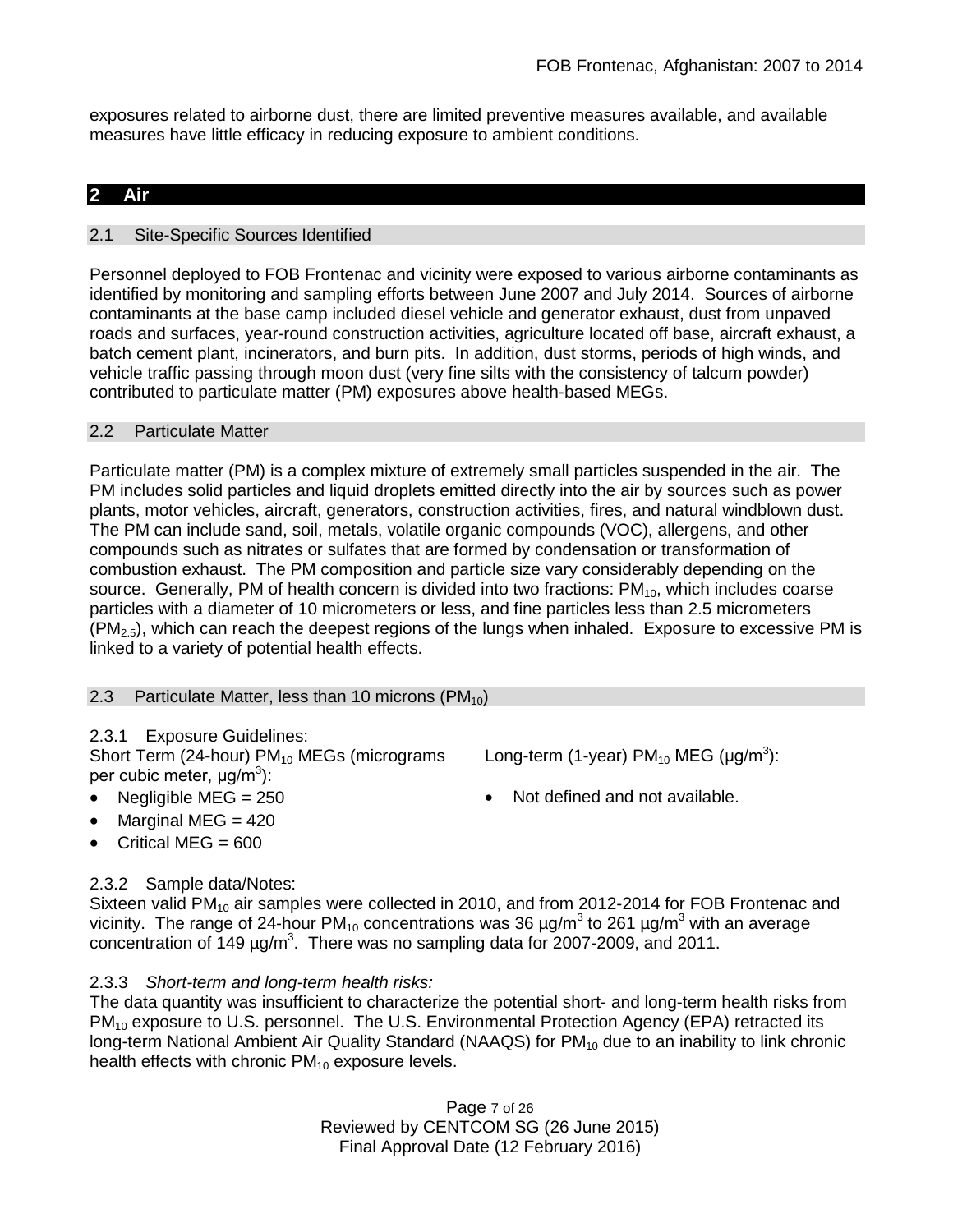## 2.4 Particulate Matter, less than 2.5 microns (PM<sub>2.5</sub>)

2.4.1 Exposure Guidelines:

- Short Term (24-hour)  $PM_{2.5}$  MEGs ( $\mu q/m^3$ ):
- Negligible MEG = 65 Negligible MEG = 15
- Marginal MEG = 250 Marginal MEG = 65
- Critical MEG  $= 500$

## 2.4.2 Sample data/Notes:

Fifteen valid  $PM_{2.5}$  air samples were collected from 2009-2010, and 2012-2014 for FOB Frontenac and vicinity. The range of 24-hour  $PM_{10}$  concentrations was 11  $\mu$ g/m<sup>3</sup> to 223  $\mu$ g/m<sup>3</sup> with an average concentration of 88  $\mu$ g/m<sup>3</sup>. There were no sampling data for 2007-2008, and 2011.

2.4.3 Short-term and long-term health risks:

The data quantity was insufficient to characterize the potential short- and long-term health risks from PM2.5 exposure to U.S. personnel.

## 2.5 Airborne Metals from  $PM_{10}$  and  $PM_{2.5}$

## 2.5.1 Sample data/Notes:

Sixteen valid  $PM_{10}$  airborne metal samples were collected at FOB Frontenac and vicinity from 2010, and 2012-2014. There were no sampling data for 2007-2009, and 2011.

Fifteen valid  $PM<sub>2.5</sub>$  airborne metal samples were collected at FOB Frontenac and vicinity from 2009-2010, and 2012-2014. There were no sampling data for 2007-2009, and 2011.

## 2.5.2 Short-term and long-term health risks:

The data quantity was insufficient to characterize the potential short- and long-term health risks from  $PM_{10}$  and  $PM_{2.5}$  airborne metals exposure to U.S. personnel. However, the available samples did not identify any potential health risks.

## 2.6 Volatile Organic Compounds (VOCs)

The likely sources of VOCs on FOB Frontenac and vicinity were the result of fuel storage and transfers between storage tanks, vehicles and aircraft.

## 2.6.1 Sample data/Notes:

The health risk assessment was based on average and peak concentration of 35 valid VOCs air samples collected from FOB Frontenac and vicinity in 2010, and 2012-2013 and the likelihood of exposure. There were no sampling data for 2007-2009, 2011, and 2014.

## 2.6.2 Short-term and long-term health risks:

The data quantity was insufficient to characterize the potential short-term and long-term health risks from VOCs exposure to U.S. personnel. However, the available samples did not identify any potential health risks.

> Page 8 of 26 Reviewed by CENTCOM SG (26 June 2015) Final Approval Date (12 February 2016)

): Long-term (1-year) PM<sub>2.5</sub> MEGs (µg/m<sup>3</sup>):

- 
-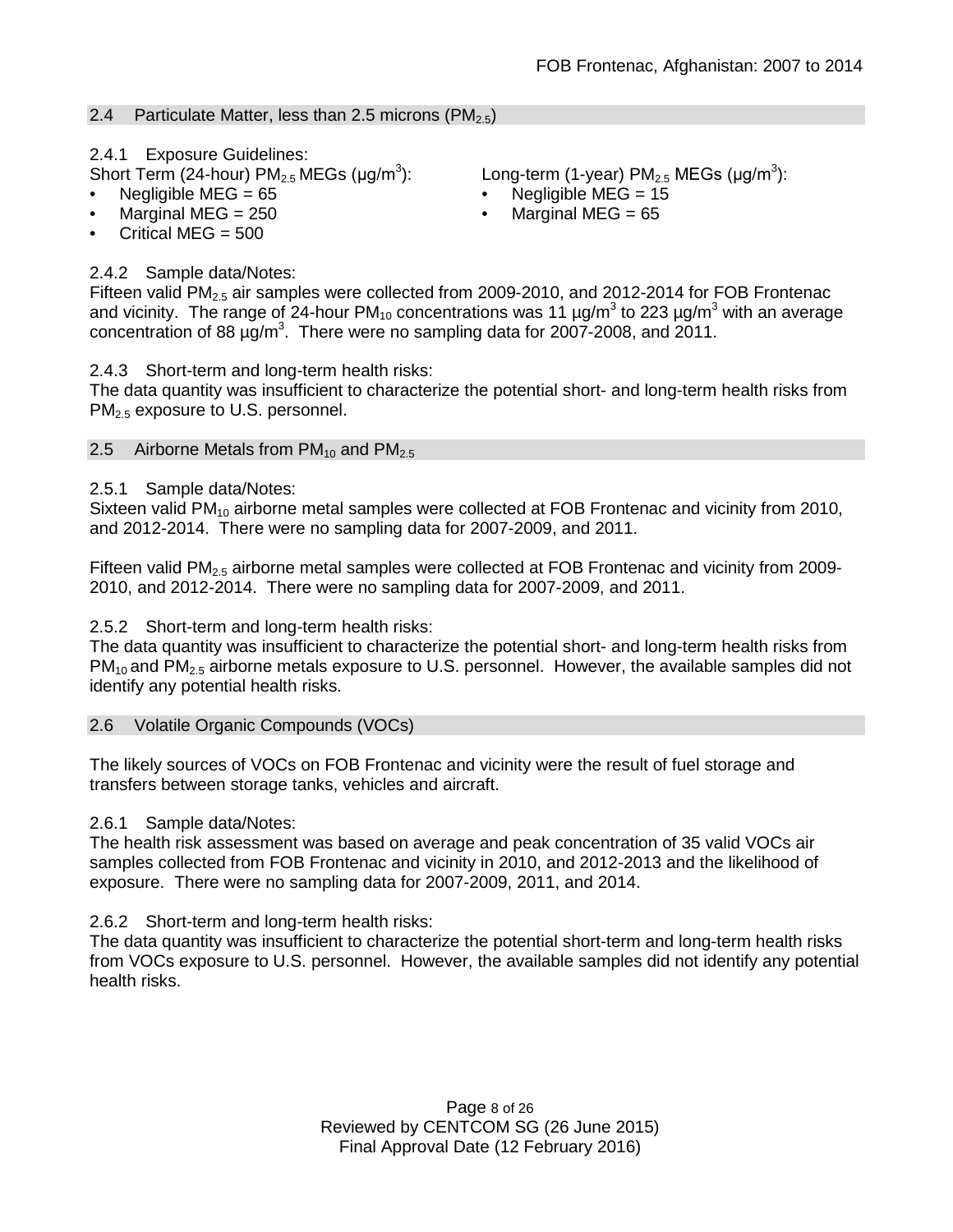## **3 Soil**

FOB Frontenac and vicinity were surrounded mostly by undeveloped land and barren desert. Soil release occurred when the surface was disturbed by vehicle traffic on unpaved roads, gusting winds from thunderstorms, and agricultural activities.

#### 3.1 Site-Specific Sources Identified

#### 3.1.1 Sample data/Notes:

A total of 22 valid surface soil samples were collected from 2007-2014 at FOB Frontenac and vicinity were assessed for metals, inorganic and organic chemicals, pesticides and herbicides. For the health risk assessment, personnel were assumed to remain at this location for approximately one year.

#### 3.1.2 Short-term health risk:

Currently, sampling data for soil are not evaluated for short-term (acute) health risk.

## 3.1.3 Long-term health risk:

The data quantity was insufficient to characterize the potential long-term health risk from soil exposure to U.S. personnel. However, no parameters exceeded 1-year Negligible MEGs in the available samples.

## **4 Water**

In order to assess the risk to U.S. personnel from exposure to water in theater, the APHC (Prov) identified the most probable exposure pathways based on available information. The water exposures considered were the ingestion of water used for drinking and the use of water for nondrinking purposes (such as personal hygiene, or showering).

#### 4.1 Drinking Water

## 4.1.1 Site-Specific Sources Identified:

Water used as drinking water was from bottled water. The bottle water brands used at FOB Frontenac and vicinity were Kinley®, Cristal®, and Quench®. There were no drinking water samples from FOB Frontenac and vicinity.

#### 4.1.2 *Short-term and long-term health risks:*

Not evaluated because drinking water samples were not available.

#### 4.2 Water: Used for Other Purposes (Personal Hygiene, Showering, etc.)

## 4.2.1 Site-Specific Sources Identified:

U.S. personnel used the Reverse Osmosis Water Purification Unit (ROWPU)-treated water supply and raw well water at FOB Frontenac and vicinity for non-drinking purposes (i.e., personal hygiene, and showering, etc.).

## 4.2.2 Sample data/Notes:

Forty-six samples taken in 2007-2014 represented non-drinking water exposures at FOB Frontenac and vicinity.

> Page 9 of 26 Reviewed by CENTCOM SG (26 June 2015) Final Approval Date (12 February 2016)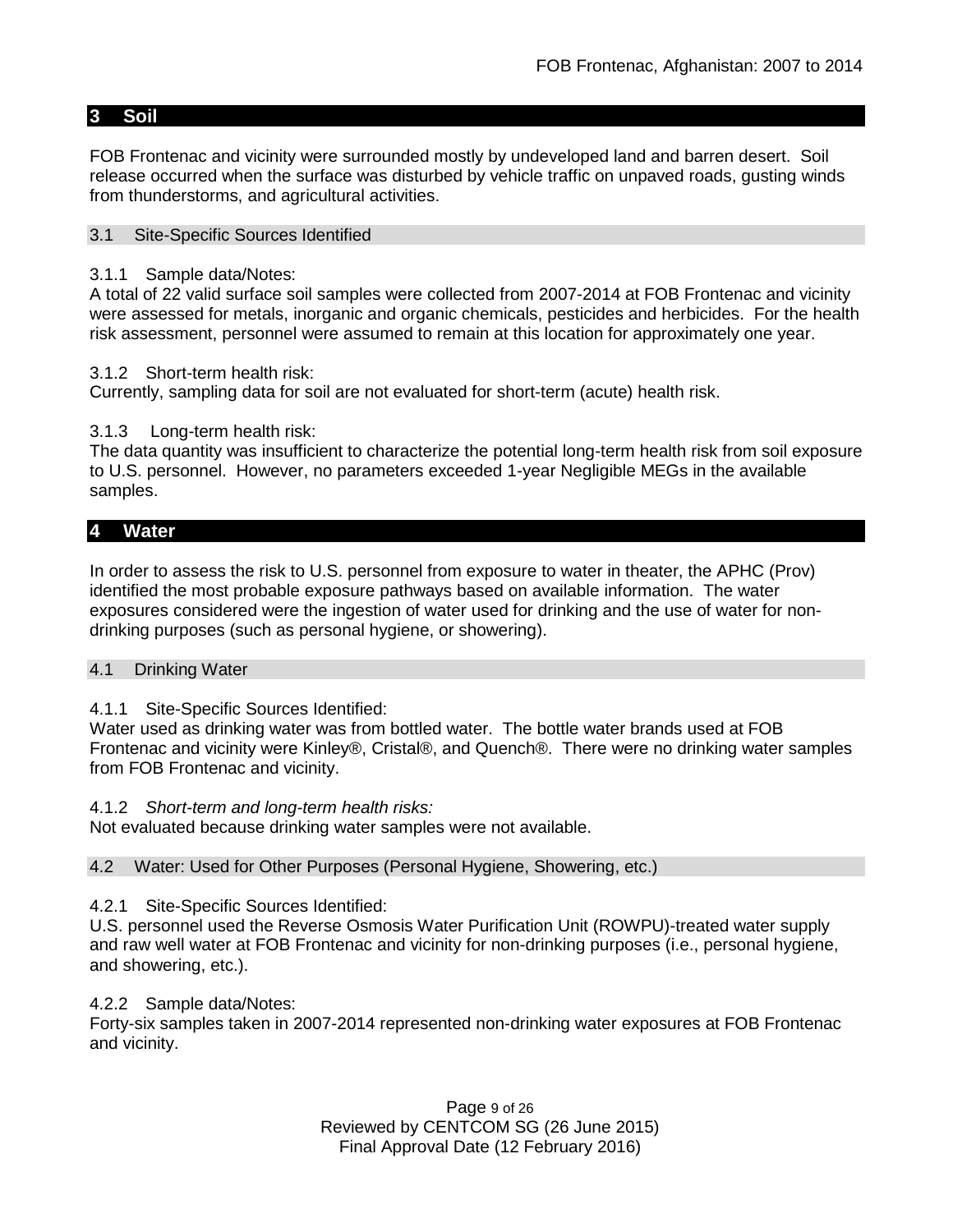## 4.2.3 Short-term health risk:

The data quantity was insufficient to characterize the potential short-term health risk from nondrinking water exposure to U.S. personnel. However, based on the available samples, in 2008 and 2009, sulfate (867 milligrams per liter (mg/L) and 917 mg/L, respectively) exceeded its14-day 5L/day Negligible MEG (750 mg/L) for short-term health risk.

#### 4.2.4 Long-term health risk:

Based on the available non-drinking water samples, the environmental health risk assessment identified dichloroacetic acid, chloride, chromium, magnesium, sulfate, thallium, and trichloroacetic acid as potential long-term health hazards. Long-term MEGs are not available for dichloroacetic acid, chloride, chromium, magnesium, sulfate, thallium, and trichloroacetic acid, therefore long-term health risk associated with these chemicals could not be evaluated.

## **5 Military Unique**

#### 5.1 Chemical Biological, Radiological Nuclear (CBRN) Weapons:

No specific hazard sources were documented in Defense Occupational and Environmental Health Readiness System (DOEHRS) or the Military Exposure Surveillance Library (MESL) data portal from the June 2007 through July 2014 timeframe (References 1 and 8).

#### 5.2 Depleted Uranium (DU):

No specific hazards were documented in DOEHRS or MESL data portals from the June 2007 through July 2014 timeframe. According to the DOD, depleted uranium has not been used in Afghanistan (References 1 and 8).

#### 5.3 Ionizing Radiation:

No specific hazards were documented in DOEHRS or MESL data portals from the June 2007 through July 2014 timeframe (References 1 and 8).

#### 5.4 Non-Ionizing Radiation:

There were several sources of non-ionizing radiation at FOB Frontenac and vicinity. There were multiple communication antennas and satellite dishes located throughout the camp, as well as Counter Remote Control Improvised Explosive Device (CIED) Electronic warfare (CREW) Systems in the convoy vehicles and possibly soldier backpacks. Available documentation did not identify any non-ionizing radiation related injuries.

Short-term and long-term health risks: Low, with a medium confidence level.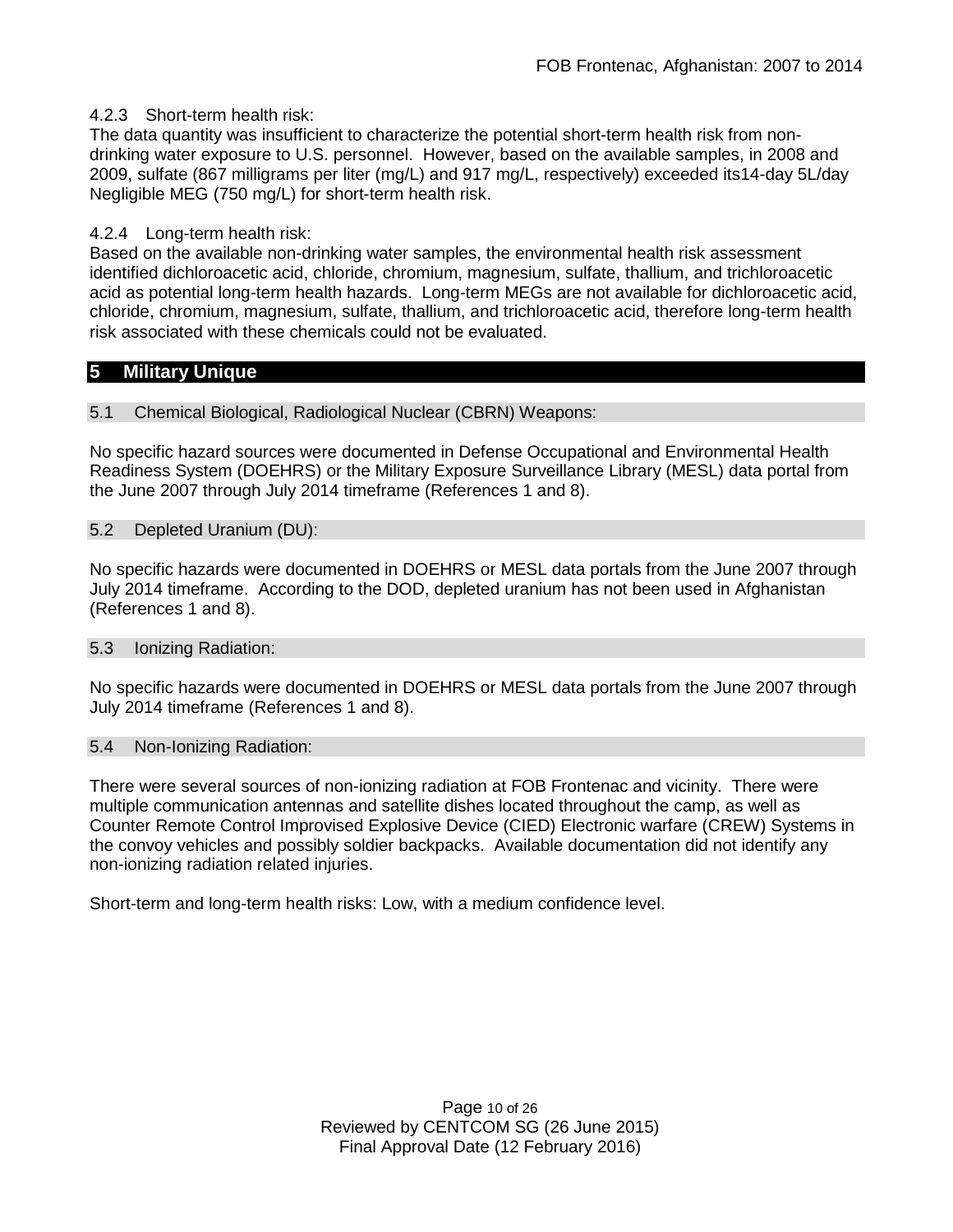## **6 Endemic Diseases[1](#page-10-0)**

This document lists the endemic diseases reported in the region, its specific health risks and severity and general health information about the diseases. In addition, site-specific information from the MESL database was used. CENTCOM Modification (MOD) 12 (Reference 9) lists deployment requirements, to include immunization and chemoprophylaxis, in effect during the timeframe of this POEMS.

#### 6.1 Food borne and Waterborne Diseases

Food borne and waterborne diseases in the area are transmitted through the consumption of local food and water. Local unapproved food and water sources (including ice) are heavily contaminated with pathogenic bacteria, parasites, and viruses to which most U.S. Service Members have little or no natural immunity. Effective host nation disease surveillance does not exist within the country. Only a small fraction of diseases are identified or reported in host nation personnel. Diarrheal diseases are expected to temporarily incapacitate a very high percentage of U.S. personnel within days if local food, water, or ice is consumed. Hepatitis A and typhoid fever infections typically cause prolonged illness in a smaller percentage of unvaccinated personnel. Vaccinations are required for DOD personnel and contractors. In addition, although not specifically assessed in this document, significant outbreaks of viral gastroenteritis (e.g., norovirus) and food poisoning (e.g., *Bacillus cereus*, *Clostridium perfringens*, *Staphylococcus*) may occur. Key disease risks are summarized below:

Mitigation strategies were in place and included consuming food and water from approved sources, vaccinations (when available), frequent hand washing and general sanitation practices.

#### 6.1.1 FOB Frontenac Gastroenteritis/Food Poisoning

**Low:** A MESL data search found several facility inspection documents and basecamp assessments. Deficiencies identified from the inspection documents and basecamp assessments included:

- Filth fly issue in the dining area of DFAC;
- Potentially hazardous foods not held at correct temperatures;
- Food lying on the floor instead of on pallets;
- Food with expired dates;
- Overflow of raw sewage;
- Lack of equipment; and

 $\overline{a}$ 

• Employee hygiene (glove use/hand wash).

## 6.1.2 Diarrheal diseases (bacteriological)

**High, mitigated to Low**: Unmitigated health risk to U.S. personnel was high year round. Diarrheal diseases (bacteriological) could be expected to temporarily incapacitate a very high percentage of

<span id="page-10-0"></span> $1$  NOTE: "Risk" level refers to both severity of disease (without controls, for example vaccinations) and probability of disease based on local rates/endemic status. Diseases described are those presenting greater risk when compared with U.S. conditions. Most identified disease risks can and are being mitigated with military preventive medicine measures/policies.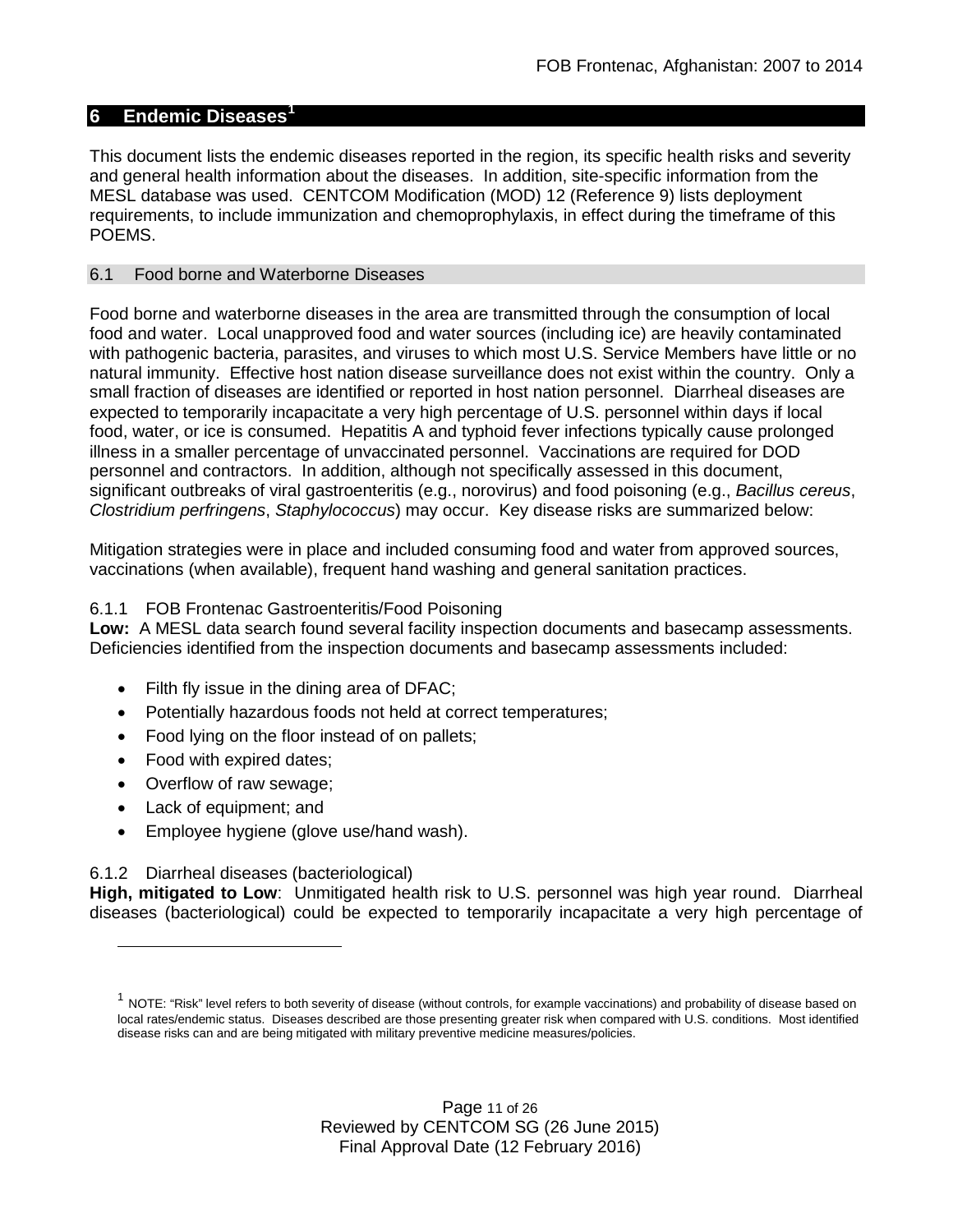personnel (potentially over 50 percent per month) within days if local food, water, or ice was consumed. Field conditions (including lack of hand washing and primitive sanitation) may facilitate person-to-person spread and epidemics. Typically, these result in mild disease treated in outpatient setting; recovery and return to duty in less than 72 hours with appropriate therapy. A small proportion of infections may require greater than 72 hours limited duty, or hospitalization.

## 6.1.3 Hepatitis A

**High, mitigated to Low:** Unmitigated health risk to U.S. personnel was high year round. U.S. Personnel did not drink untreated water, and vaccination for Hepatitis A is required for deployment into the CENTCOM Area of Responsibility (AOR). Hepatitis A typically occurs after consumption of fecally contaminated food or water or through direct fecal-oral transmission under conditions of poor hygiene and sanitation. Field conditions (including primitive sanitation, lack of hand washing) may facilitate outbreaks driven by person-to-person spread. A typical case involves 1 to 3 weeks of debilitating symptoms, sometimes initially requiring inpatient care; recovery and return to duty may require a month or more.

## 6.1.4 Typhoid/paratyphoid Fever

**High, mitigated to Low:** Unmitigated health risk to U.S. personnel was high year round. Risk was typically highest following spring floods. Typhoid and paratyphoid fever are acquired through the consumption of fecally contaminated food or water. The two diseases are clinically similar, and in areas where they are endemic, typhoid typically accounts for 90 percent of cases. Asymptomatic carriers are common with typhoid and contribute to sustained transmission. In countries with a mixture of primitive and modern sanitation and hygiene, outbreaks of typhoid fever can occur and may involve all age groups. A small number of cases (less than 1% per month attack rate) could occur among unvaccinated personnel consuming local food, water, or ice. With appropriate treatment, typhoid and paratyphoid fever are debilitating febrile illnesses typically requiring 1 to 7 days of supportive care, followed by return to duty.

## 6.1.5 Diarrhea - protozoal

**Moderate, mitigated to Low:** Unmitigated health risk to U.S. personnel was moderate year round. In general, *Cryptosporidium* spp., *Entamoeba histolytica*, and *Giardia lamblia* were the most common protozoal causes of diarrhea wherever sanitary conditions were significantly below U.S. standards. A small number of cases (less than 1% per month attack rate) could occur among personnel consuming local food, water, or ice. Outbreaks affecting a higher percentage of personnel were possible with *Cryptosporidium*. Symptomatic cases may vary in severity; typically mild disease demonstrating recovery and return to duty in less than 72 hours with appropriate therapy; severe cases may require 1 to 7 days of supportive care, followed by return to duty.

## 6.1.6 Brucellosis

**Moderate, mitigated to Low:** Unmitigated health risk to U.S. personnel was moderate year round. Brucellosis is a common disease in cattle, sheep, goats, swine, and some wildlife species in most developing countries. Humans contract brucellosis through consumption of contaminated dairy products (or foods made with such products) or by occupational exposures to infected animals. The health risk from direct animal contact was likely to be highest in rural areas where livestock were present. The health risk from contaminated dairy products exists countrywide, including urban areas. Rare cases (less than 0.1% per month attack rate) could occur among personnel consuming local dairy products or having direct contact with livestock. With appropriate treatment, brucellosis is a febrile illness of variable severity, potentially requiring inpatient care; convalescence is usually over 7 days even with appropriate treatment.

> Page 12 of 26 Reviewed by CENTCOM SG (26 June 2015) Final Approval Date (12 February 2016)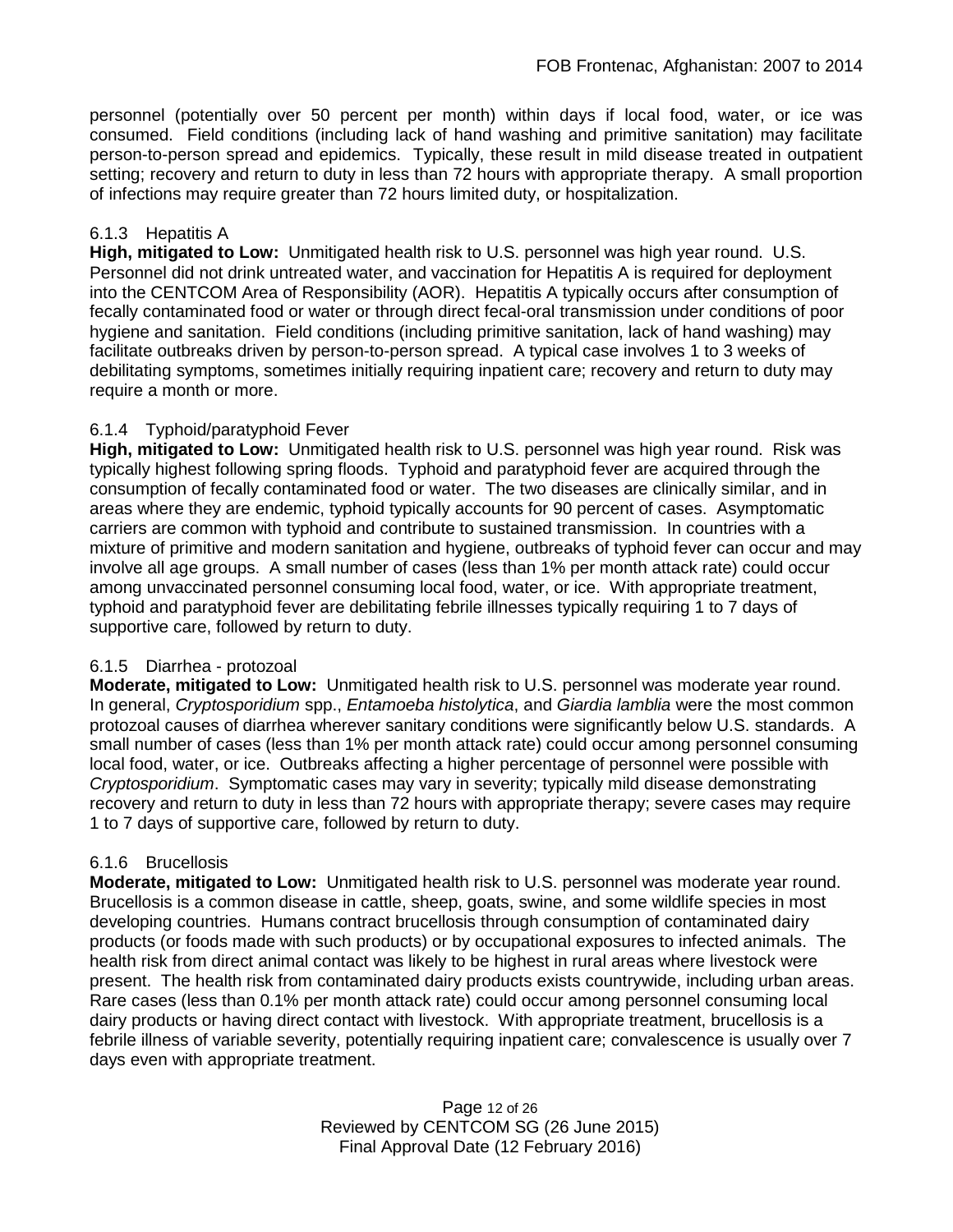## 6.1.7 Diarrhea - Cholera

**Moderate, mitigated to Low:** Unmitigated health risk to U.S. personnel was moderate year round. Development of symptomatic cholera requires exposure to large inoculums and typically is associated with ingestion of heavily contaminated food or water. Person-to-person spread of cholera occurs very infrequently, if at all. The majority of infections (75 percent or more, depending on biotype) among healthy adults are very mild or asymptomatic. Only a small percentage of infections are severe. Because cholera frequently causes serious public health impact, cholera cases are more likely to be reported under the International Health Regulations than other types of diarrhea. Rare cases (less than 0.1% per month attack rate) could occur among personnel consuming local food, water, or ice. Most symptomatic cases are mild, with recovery and return to duty in less than 72 hours on appropriate outpatient treatment; severe cases may require 1-7 days of supportive or inpatient care, followed by return to duty.

## 6.1.8 Hepatitis E

**Moderate, mitigated to Low:** Unmitigated health risk to U.S. personnel was moderate year round. Risk was typically highest following spring floods. Hepatitis E occurs in four major genotypes. Genotypes 1 and 2, found primarily in Africa and Asia, cause large numbers of sporadic cases, as well as large outbreaks. Fecal contamination of drinking water is the most common source of exposure for these genotypes. Large outbreaks are usually associated with particularly severe breakdowns in baseline sanitation, as often occurs during heavy rainfall which increases mixing of sewage and drinking water sources. Secondary household cases from person-to-person transmission are uncommon. Unlike hepatitis A, where local populations living in poor sanitary conditions were usually highly immune from childhood exposures, immunity levels for hepatitis E were often much lower, even in areas of extremely poor sanitation. Typically, outbreaks of hepatitis E occur primarily among adults. Although data are insufficient to assess potential disease rates, we cannot rule out rates approaching 1 percent per month among personnel consuming local food, water, or ice. Rates may exceed 1 percent per month for personnel heavily exposed during outbreaks in the local population. Typical case involves 1 to 3 weeks of debilitating symptoms, sometimes initially requiring inpatient care; recovery and return to duty may require a month or more.

## 6.1.9 Polio

**Low**: Potential health risk to U.S. personnel is Low. Despite a concerted global eradication campaign, poliovirus continues to affect children and adults in Afghanistan. Polio is a highly infectious disease that invades the nervous system. The virus is transmitted by person-to-person, typically by hands, food or water contaminated with fecal matter or through direct contact with the infected person's saliva. An infected person may spread the virus to others immediately before and about 1 to 2 weeks after symptoms appear. The virus can live in an infected person's feces for many weeks. About 90% of people infected have no symptoms, and about 1% have a very severe illness leading to muscle weakness, difficulty breathing, paralysis, and sometimes death. People who do not have symptoms can still pass the virus to others and make them sick.

## 6.1.10 Short-term health risk:

**Low:** The overall short-term unmitigated health risk associated with other food borne and waterborne diseases at FOB Frontenac and vicinity was considered high (bacterial diarrhea, hepatitis A, typhoid fever), to moderate (diarrhea-protozoal, diarrhea-cholera, brucellosis, Hepatitis E), to low (FOB Frontenac and vicinity gastroenteritis/Food poisoning, polio) if local food or water was consumed. Preventive Medicine measures reduced the risk to low. Confidence in the risk estimate was medium.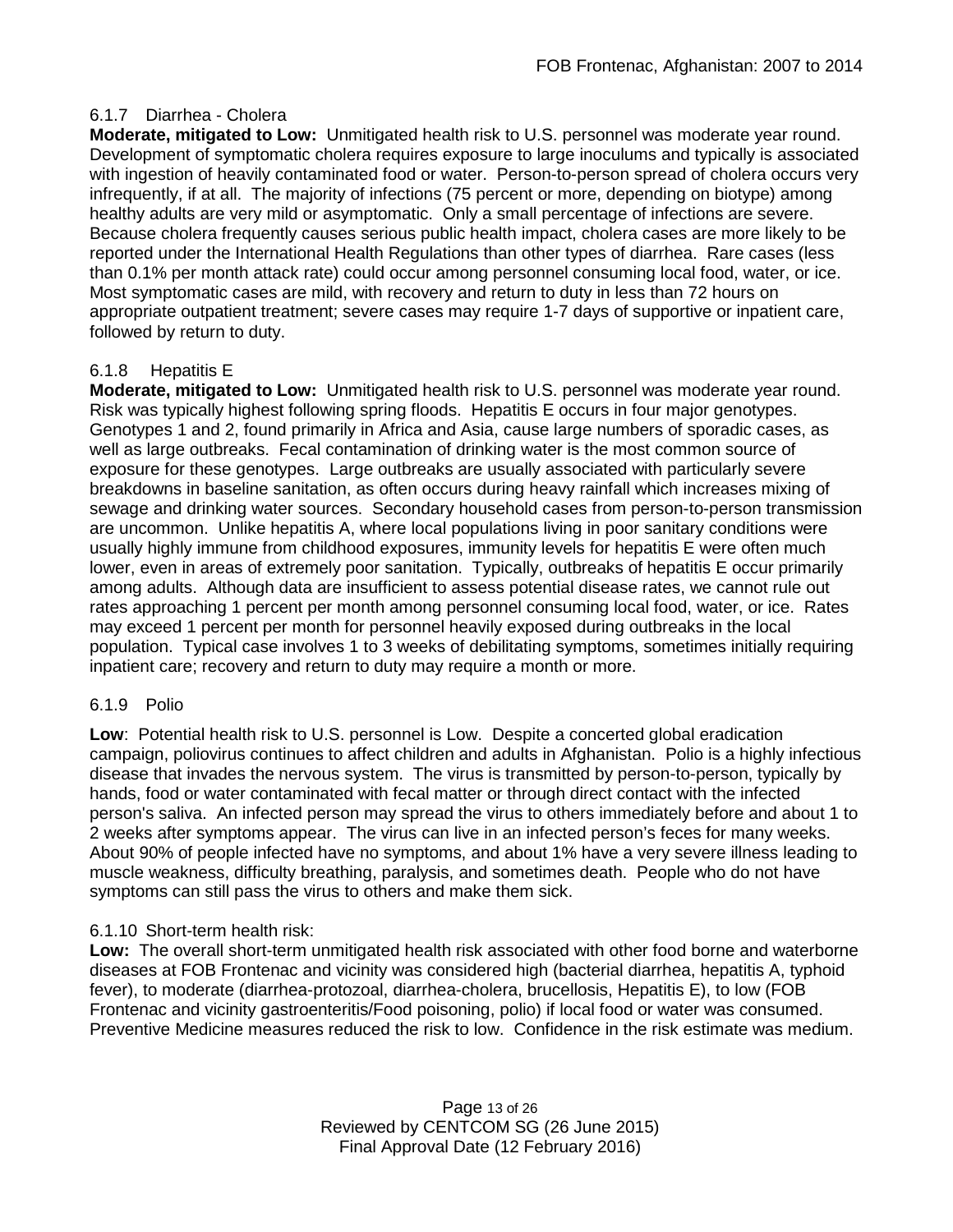## 6.1.11 Long-term health risk:

**None identified based on available data**.Confidence in the risk estimate was medium.

## 6.2 Arthropod Vector-Borne Diseases

During the warmer months (typically from April through November), the climate and ecological habitat support populations of arthropod vectors, including mosquitoes, ticks, and sandflies, with variable rates of disease transmission. Significant disease transmission is sustained countrywide, including urban areas. Mitigation strategies were in place and included proper wear of treated uniforms, application of repellent to exposed skin, and use of bed nets and chemoprophylaxis (when applicable). Additional methods included the use of pesticides, reduction of pest/breeding habitats, and engineering controls.

## 6.2.1 Malaria

**High, mitigated to Low:** Unmitigated health risk to U.S. personnel was high with seasonal transmission (April-November). Malaria incidents are often associated with the presence of agriculture activity, including irrigation systems, which provide breeding habitats for vectors. Malaria incidents can cause debilitating febrile illness typically requiring 1 to 7 days of inpatient care, followed by return to duty. Severe cases may require intensive care or prolonged convalescence, and fatalities can occur. Note: antimalarials are required for U.S. personnel deploying to Afghanistan.

## 6.2.2 Sandfly fever

**Moderate, mitigated to Low:** Unmitigated health risk to U.S. personnel was moderate with seasonal transmission (March-November). Sandfly fever potential disease rates are from 1% to 10% per month under worst-case conditions. Mitigation measures reduced the risk to low. The disease is transmitted by sandflies and occurs more commonly in children though adults are still at risk. Sandfly fever disease typically resulted in debilitating febrile illness requiring 1 to 7 days of supportive care followed by return to duty.

## 6.2.3 Leishmaniasis

**Moderate, mitigated to Low:** Unmitigated health risk to U.S. personnel was moderate with seasonal transmission (March-November). Leishmaniasis is transmitted by sand flies. There are two forms of the disease; cutaneous (acute form) and visceral (a more latent form of the disease). The leishmaniasis parasites may survive for years in infected individuals and this infection may go unrecognized by physicians in the U.S. when infections become symptomatic years later. Cutaneous infection is unlikely to be debilitating, though lesions may be disfiguring. Visceral leishmaniasis disease can cause severe febrile illness, which typically requires hospitalization with convalescence over 7 days.

## 6.2.4 Crimean-Congo hemorrhagic fever

**Moderate, mitigated to Low**: Unmitigated health risk to U.S. personnel was moderate year round (peak exposure March-November). Crimean-Congo hemorrhagic fever occurs in rare cases (less than 0.1% per month attack rate in indigenous personnel) and is transmitted by tick bites or occupational contact with blood or secretions from infected animals. The disease typically requires intensive care with fatality rates from 5% to 50%.

## 6.2.5 Typhus-miteborne (scrub typhus)

**Moderate, mitigated to Low:** Unmitigated health risk to U.S. personnel was moderate year round. Mite-borne typhus is a significant cause of febrile illness in local populations with rural exposures in areas where the disease is endemic. Large outbreaks have occurred when non-indigenous personnel

> Page 14 of 26 Reviewed by CENTCOM SG (26 June 2015) Final Approval Date (12 February 2016)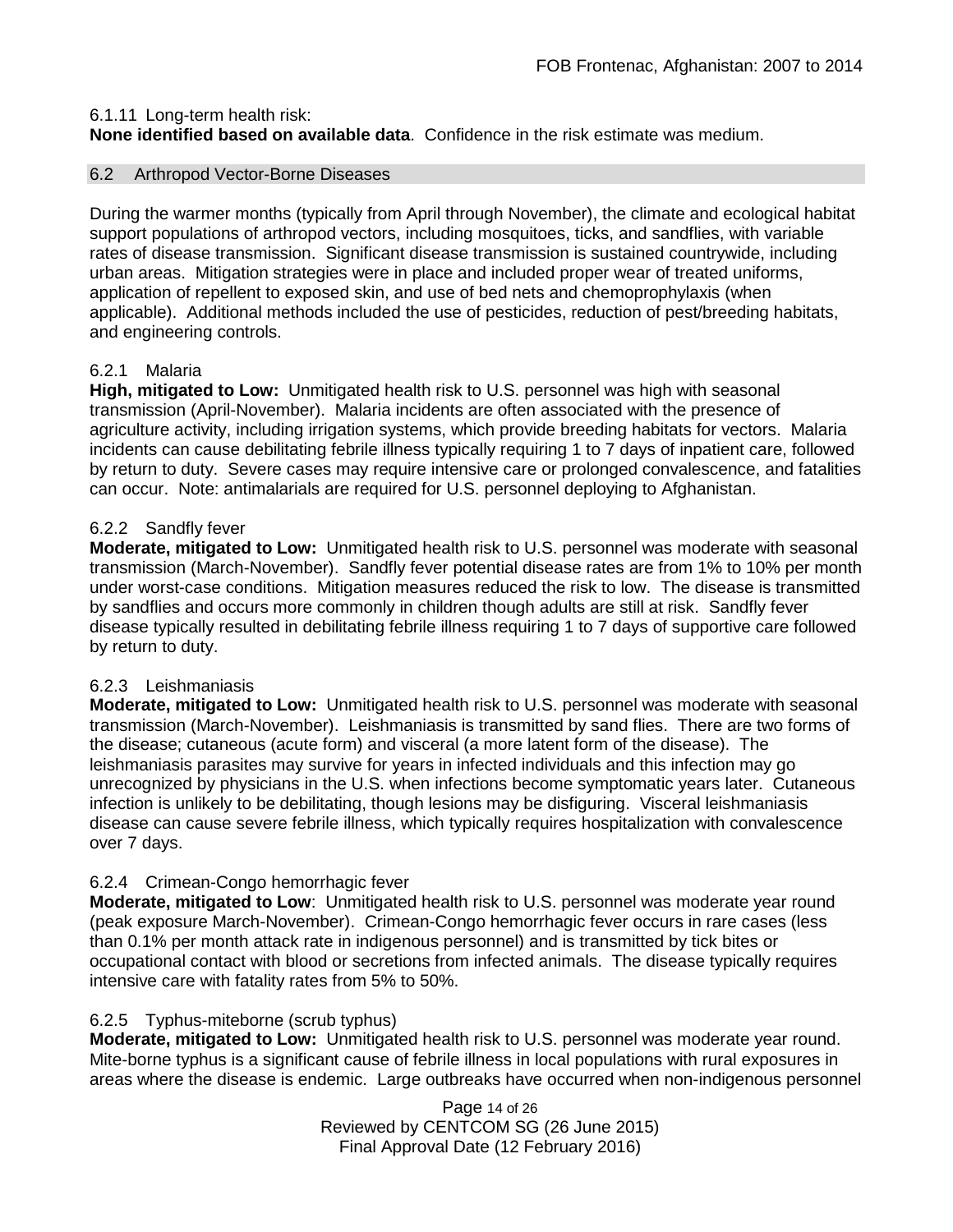such as military forces enter areas with established local transmission. The disease is transmitted by the larval stage of trombiculid mites (chiggers), which are typically found in areas of grassy or scrubby vegetation, often in areas that have undergone clearing and regrowth. Habitats may include sandy beaches, mountain deserts, cultivated rice fields, and rain forests. Although data are insufficient to assess potential disease rates, attack rates can be very high (over 50%) in groups of personnel exposed to heavily infected "mite islands" in focal areas. The disease can cause debilitating febrile illness typically requiring 1 to 7 days of inpatient care, followed by return to duty.

## 6.2.6 Sandfly fever

**Moderate, mitigated to Low:** Unmitigated health risk to U.S. personnel was moderate with seasonal transmission (March-November). Sandfly fever potential disease rates can range from 1% to 10% per month under worst-case conditions. Mitigation measures reduced the risk to low. The disease is transmitted by sandflies and occurs more commonly in children though adults are still at risk. Sandfly fever disease typically resulted in debilitating febrile illness requiring 1 to 7 days of supportive care followed by return to duty.

## 6.2.7 Plague

**Low:** Unmitigated health risk to U.S. personnel was low year round. Bubonic plague typically occurred as sporadic cases among people who come in contact with wild rodents and their fleas during work, hunting, or camping activities. Outbreaks of human plague are rare and typically occur in crowded urban settings associated with large increases in infected commensal rats (*Rattus rattus*) and their flea populations. Some untreated cases of bubonic plague may develop into secondary pneumonic plague. Respiratory transmission of pneumonic plague is rare but has the potential to cause significant outbreaks. Close contact is usually required for transmission. In situations where respiratory transmission of plague is suspected, weaponized agent must be considered. Extremely rare cases (less than 0.01% per month attack rate) could occur. Incidence could result in potentially severe illness, which may require more than 7 days of hospitalization and convalescence.

## 6.2.8 West Nile fever

**Low:** Unmitigated health risk to U.S. personnel was low with seasonal transmission (March-November). West Nile fever was present and maintained by the bird population and mosquitoes that help to transfer the diseases from birds to humans. The majority of infections in young, healthy adults are asymptomatic although it can result in fever, headache, tiredness, and body aches, occasionally with a skin rash (on the trunk of the body) and swollen lymph glands. West Nile fever is a febrile illness typically requiring 1-7 days of inpatient care followed by return to duty; convalescence may be prolonged.

## 6.2.9 Short-term health risk:

**Low:** The overall short-term unmitigated health risk associated with arthropod vector-borne diseases at FOB Frontenac and vicinity was considered high (malaria) to moderate (sandfly fever, leishmaniasis (cutaneous and visceral), typhus-miteborne and Crimean-Congo hemorrhagic fever) to low (West Nile fever, and plague). Health risk is reduced to low by proper wear of the uniform, application of repellent to exposed skin, and appropriate chemoprophylaxis. Confidence in the risk estimate was medium (Reference 4, Table 3-6).

## 6.2.10 Long-term health risk:

**Low:** The long-term unmitigated health risk is moderate for leishmaniasis-visceral (chronic). Risk was reduced to low by proper wear of the uniform and application of repellent to exposed skin. Confidence in the risk estimate is high.

> Page 15 of 26 Reviewed by CENTCOM SG (26 June 2015) Final Approval Date (12 February 2016)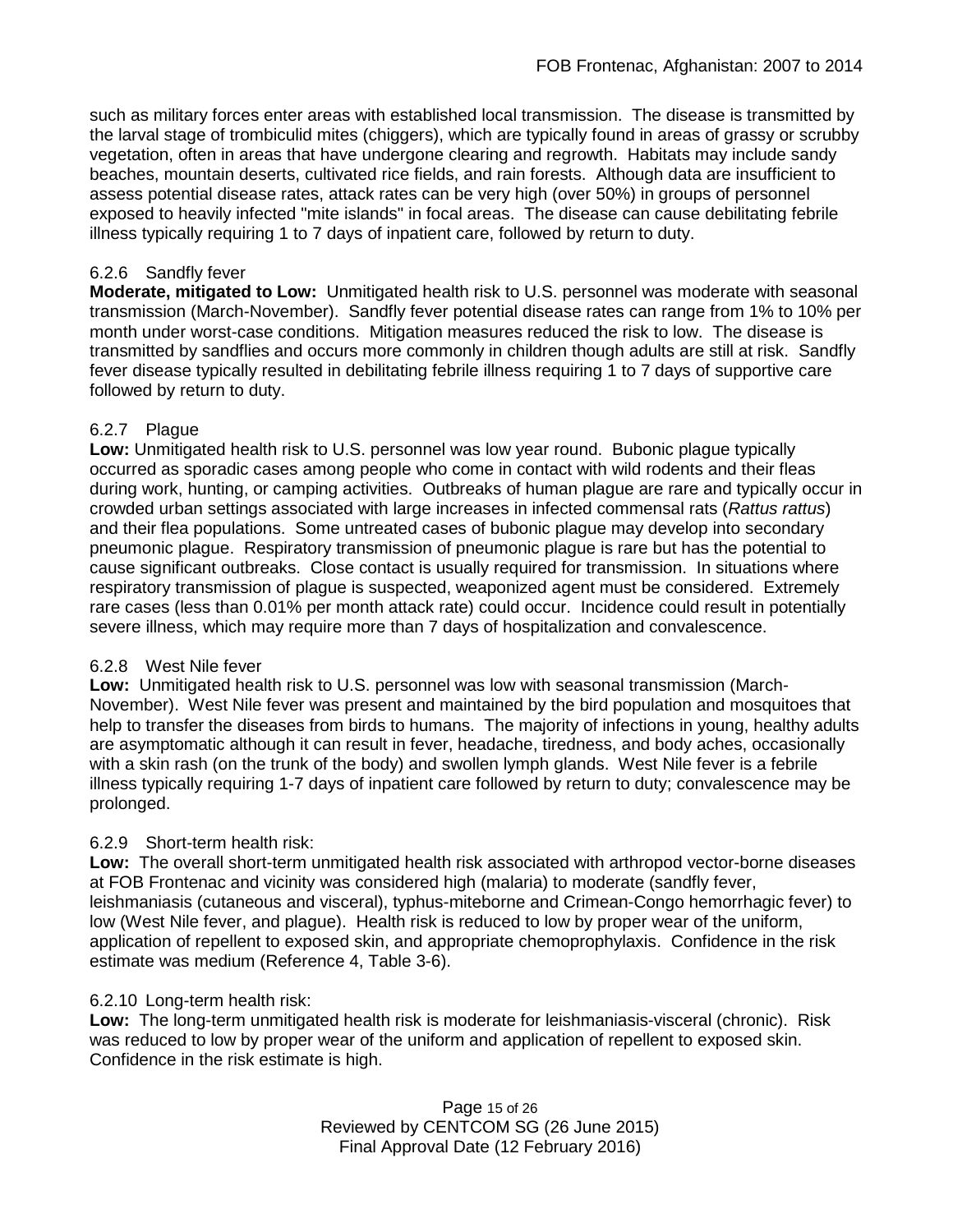#### 6.3 Water Contact Diseases

Operations or activities that involve extensive water contact may result in personnel being temporarily debilitated with leptospirosis in some locations. Leptospirosis health risk typically increases during flooding. In addition, although not specifically assessed in this document, bodies of surface water are likely to be contaminated with human and animal waste. Activities such as wading or swimming may result in exposures to enteric diseases such as diarrhea and hepatitis via incidental ingestion of water. Prolonged water contact also may lead to the development of a variety of potentially debilitating skin conditions such as bacterial or fungal dermatitis. Mitigation strategies were in place and included avoiding water contact and recreational water activities, proper wear of uniform (especially footwear), and protective coverings for cuts/abraded skin.

## 6.3.1 Leptospirosis

**Moderate, mitigated to Low**: Unmitigated health risk to U.S. personnel was moderate with seasonal transmission (March-November). Leptospirosis is present in Afghanistan but at unknown levels. Human infection occurs through exposure to water or soil contaminated by infected animals and has been associated with wading, and swimming in contaminated, untreated open water.The occurrence of flooding after heavy rainfall facilitates the spread of the organism because, as water saturates the environment, *Leptospira* present in the soil pass directly into surface waters. *Leptospira* can enter the body through cut or abraded skin, mucous membranes, and conjunctivae. Ingestion of contaminated water can also lead to infection. The acute generalized illness associated with infection can mimic other tropical diseases (for example, dengue fever, malaria, and typhus), and common symptoms include fever, chills, myalgia, nausea, diarrhea, cough, and conjunctival suffusion. Manifestations of severe disease can include jaundice, renal failure, hemorrhage, pneumonitis, and hemodynamic collapse. Recreational activities involving extensive water contact may result in personnel being temporarily debilitated with leptospirosis.

## 6.3.2 *Short-term health risk:*

**Low:** The overall short-term unmitigated health risk associated with water contact diseases at FOB Frontenac and vicinity was considered moderate (for leptospirosis). Preventive measures such as avoiding water contact and recreational water activities; and protective coverings for cuts/abraded skin reduced the health risk to low to none. Confidence in the risk estimate was medium.

## 6.3.3 *Long-term health risk:*

None identified based on available data. Confidence in the risk estimate was medium.

## 6.4 Respiratory Diseases

Although not specifically assessed in this document, deployed U.S. Forces may be exposed to a wide variety of common respiratory infections in the local population. These include influenza, pertussis, viral upper respiratory infections, viral and bacterial pneumonia, and others. The U.S. military populations living in close-quarter conditions are at risk for substantial person-to-person spread of respiratory pathogens. Influenza is of particular concern because of its ability to debilitate large numbers of unvaccinated personnel for several days. Mitigation strategies were in place and included routine medical screenings, vaccination, enforcing minimum space allocation in housing units, implementing head-to-toe sleeping in crowded housing units, implementation of proper personal protective equipment (PPE) when necessary for healthcare providers and detention facility personnel. Additional mitigation included active case isolation in negative pressure rooms, where available.

> Page 16 of 26 Reviewed by CENTCOM SG (26 June 2015) Final Approval Date (12 February 2016)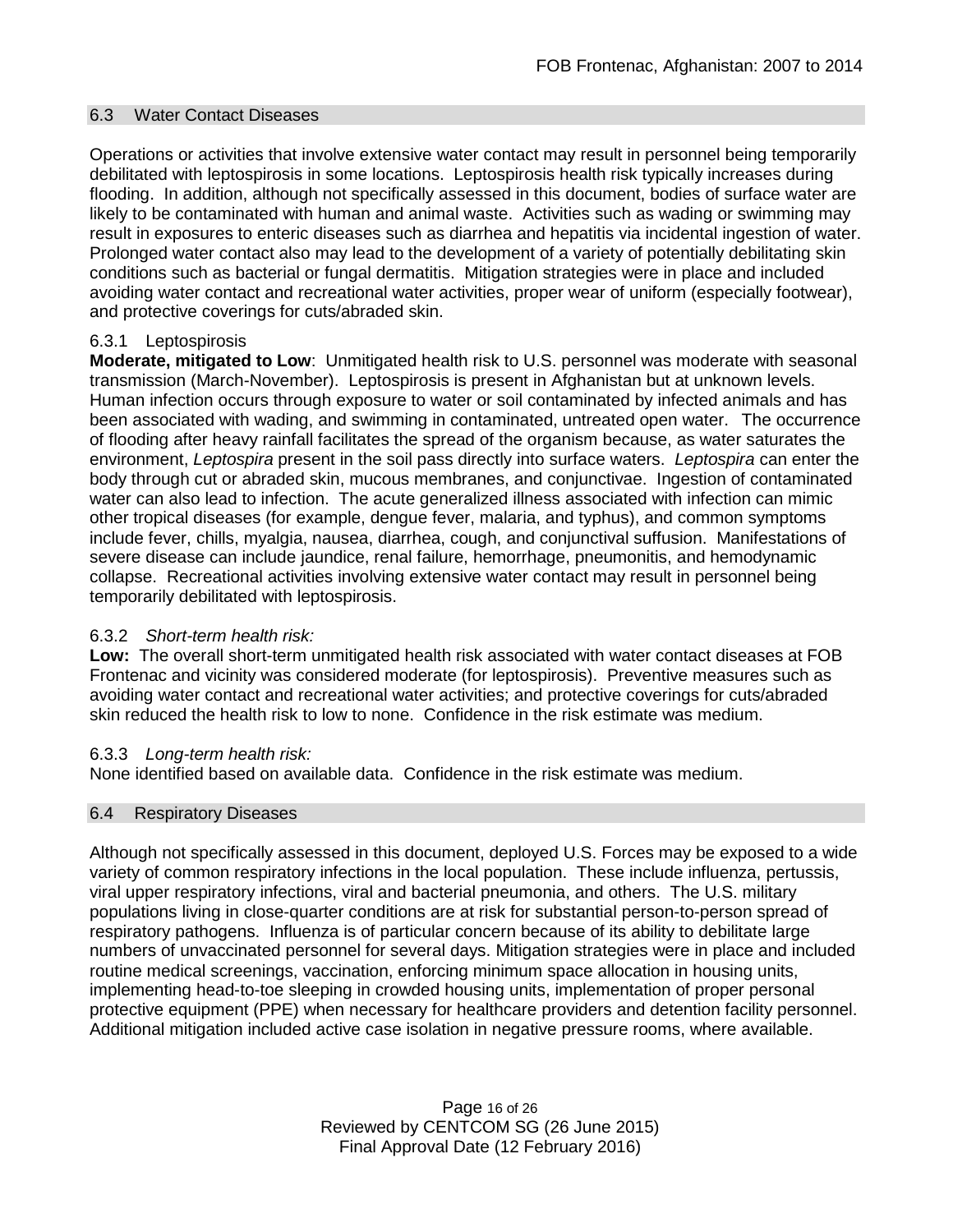## 6.4.1 Tuberculosis (TB)

**Moderate, mitigated to Low:** Unmitigated health risk to U.S. personnel was moderate year round. Tuberculosis (TB) is usually transmitted through close and prolonged exposure to an active case of pulmonary or laryngeal TB, but can also occur with incidental contact. The risk of TB in U.S. Forces varies with individual exposure. The Army Surgeon General has defined increased risk in deployed Soldiers as indoor exposure to locals or third country nationals of greater than one hour per week in a highly endemic active TB region.

## 6.4.2 Meningococcal meningitis

**Low:** Unmitigated health risk to U.S. personnel was low year round. Meningococcal meningitis is transmitted from person to person through droplets of respiratory or throat secretions. Risk is comparable to the U.S. among unvaccinated personnel who have close contact with the local population. Close and prolonged contact facilitates the spread of this disease. Meningococcal meningitis is a potentially very severe disease typically requiring intensive care; fatalities may occur in 5-15% of cases.

## 6.4.3 Short-term health risk:

**Low:** The overall short-term unmitigated health risk associated with respiratory diseases at FOB Frontenac and vicinity was considered moderate (for tuberculosis) to low (for meningococcal meningitis). Preventive measures reduced the health risk to low. Confidence in the risk estimate was medium.

## 6.4.4 Long-term health risk:

**None identified based on available data.** TB was evaluated as part of the post deployment health assessment (PDHA). A TB skin test was required post-deployment if potentially exposed and was based upon individual service policies.

## 6.5 Animal-Contact Diseases

## 6.5.1 Rabies

**Moderate, mitigated to Low:** Unmitigated health risk to U.S. personnel was moderate year round. Occurrence in local animals was well above U.S. levels due to the lack of organized control programs. Dogs were the primary reservoir of rabies in Afghanistan, and a frequent source of human exposure. Rabies is transmitted by exposure to the virus-laden saliva of an infected animal, typically through bites, but could occur from scratches contaminated with the saliva. A U.S. Army Soldier deployed to Afghanistan from May 2010 to May 2011 died of rabies in New York on 31 August 2011 (Reference 10). Laboratory results indicated the Soldier was infected from contact with a dog while deployed. Although, the vast majority (>99%) of persons who develop rabies disease will do so within a year after a risk exposure, there have been rare reports of individuals presenting with rabies disease up to six years or more after their last known risk exposure. Mitigation strategies included command emphasis of CENTCOM GO 1B, reduction of animal habitats, active pest management programs, and timely treatment of feral animal scratches/bites.

## 6.5.2 Q-Fever

**Moderate, mitigated to Low:** Unmitigated health risk to U.S. personnel was moderate year round. Rare cases were possible among personnel exposed to aerosols from infected animals, with clusters of cases possible in some situations. Significant outbreaks (affecting 1-50 percent) could occur in personnel with heavy exposure to barnyards or other areas where animals are kept. Unpasteurized milk may also transmit infection. The primary route of exposure is respiratory, with an infectious dose as low as a single organism. Q-Fever is a debilitating febrile illness, sometimes presenting as

> Page 17 of 26 Reviewed by CENTCOM SG (26 June 2015) Final Approval Date (12 February 2016)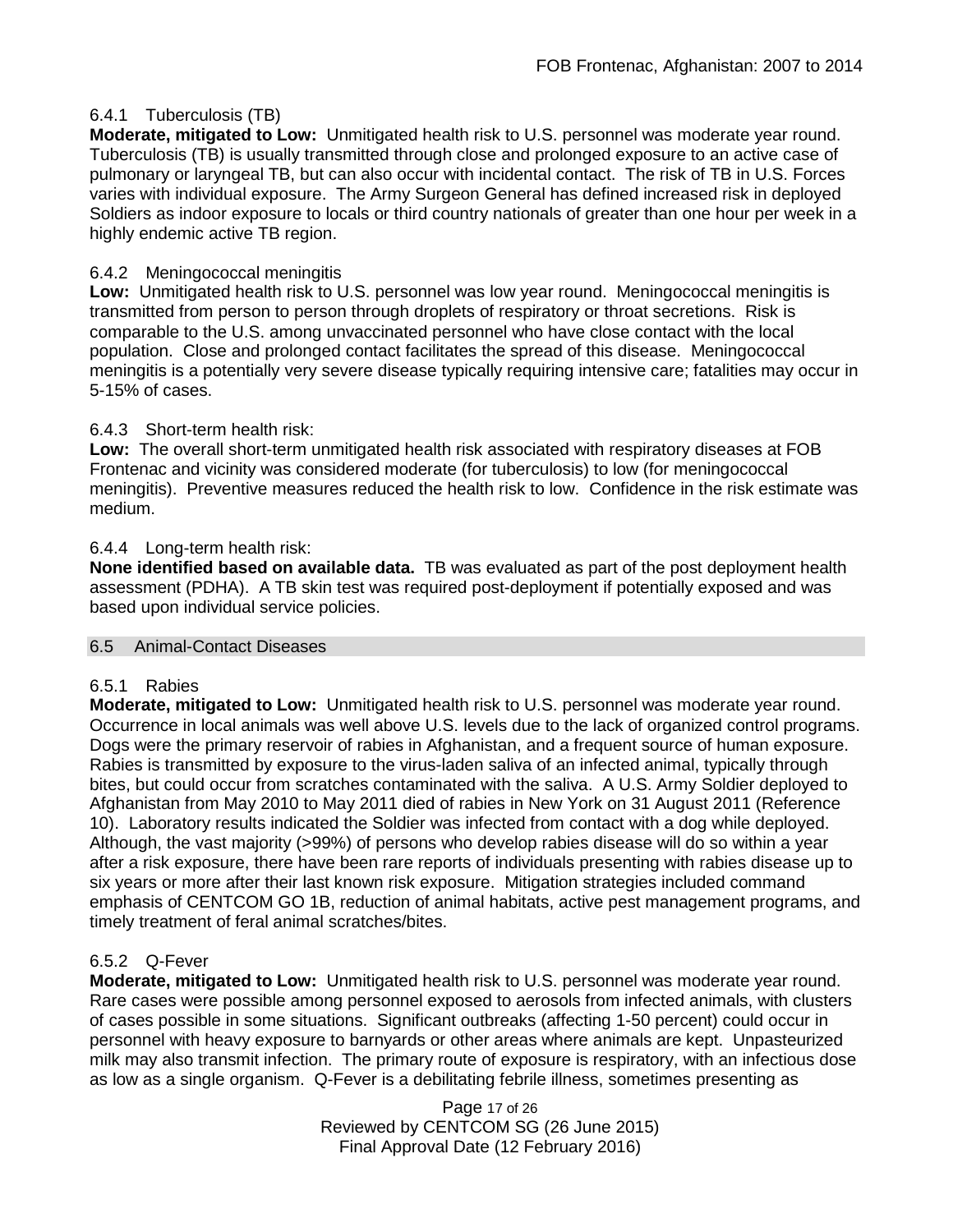pneumonia, typically requiring 1 to 7 days of inpatient care followed by return to duty. Mitigation strategies include consuming approved food sources, avoidance of animals and farms, dust abatement when working in these areas (wet mop, water sprayed on high volume traffic areas, etc.), and proper PPE for personnel working with animals.

## 6.5.3 Anthrax

**Low:** Unmitigated health risk to U.S. personnel was low year round. Cutaneous and gastrointestinal anthrax are the most common forms of naturally occurring infection; cutaneous anthrax is transmitted by direct contact with infected animals or carcasses, including hides. Eating undercooked infected meat can result in contracting gastrointestinal anthrax. Pulmonary anthrax is contracted through inhalation of spores and is extremely rare. Cutaneous anthrax typically requires 1 to 7 days of supportive care with subsequent return to duty; gastrointestinal anthrax typically requires hospitalization, and has a high fatality rate if untreated. Mitigation strategies include consuming approved food sources, avoidance of animals and farms, dust abatement when working in these areas (wet mop, water sprayed on high volume traffic areas, etc.), and proper PPE for personnel working with animals, and immunization.

## 6.5.4 H5N1 avian influenza

**Low:** Unmitigated health risk to U.S. personnel was low year round. Extremely rare cases could occur in U.S. personnel who have close contact with birds or poultry infected with H5N1. H5N1 is a very severe illness. The fatality rate is higher than 50 percent in symptomatic cases. Mitigation strategies include avoidance with birds/poultry and proper cooking temperatures for poultry products.

## 6.5.5 Short-term health risk:

**Low:** The overall short-term unmitigated health risk associated with animal contact diseases at FOB Frontenac and vicinity was considered moderate (for rabies, Q-fever) to low (for anthrax, H5N1 avian influenza). Preventive measures reduced the health risk to low. Confidence in risk estimate was medium.

## 6.5.6 Long-term health risk:

**Low:** The long-term risk for rabies is low because the incubation period for rabies can be several years in rare cases.

## **7 Venomous Animal/Insect**

All information was taken directly from the Armed Forces Pest Management Board (Reference 11) and the Clinical Toxinology Resources web site from the University of Adelaide, Australia (Reference 12). The species listed below have home ranges that overlap the location of FOB Frontenac and vicinity, and may present a health risk if they are encountered by personnel.

## 7.1 Spiders

• *Latrodectus dahlia* (widow spider): Severe envenoming possible, potentially lethal. However, venom effects are mostly minor and even significant envenoming is unlikely to be lethal.

## 7.2 Scorpions

• *Androctonus afghanus, Androctonus amoreuxi,* and *Androctonus baluchicus*: Severe envenoming possible, potentially lethal. Severe envenoming may produce direct or indirect cardio toxicity, with cardiac arrhythmias, cardiac failure. Hypovolaemic hypotension possible in severe cases due to fluid loss through vomiting and sweating.

> Page 18 of 26 Reviewed by CENTCOM SG (26 June 2015) Final Approval Date (12 February 2016)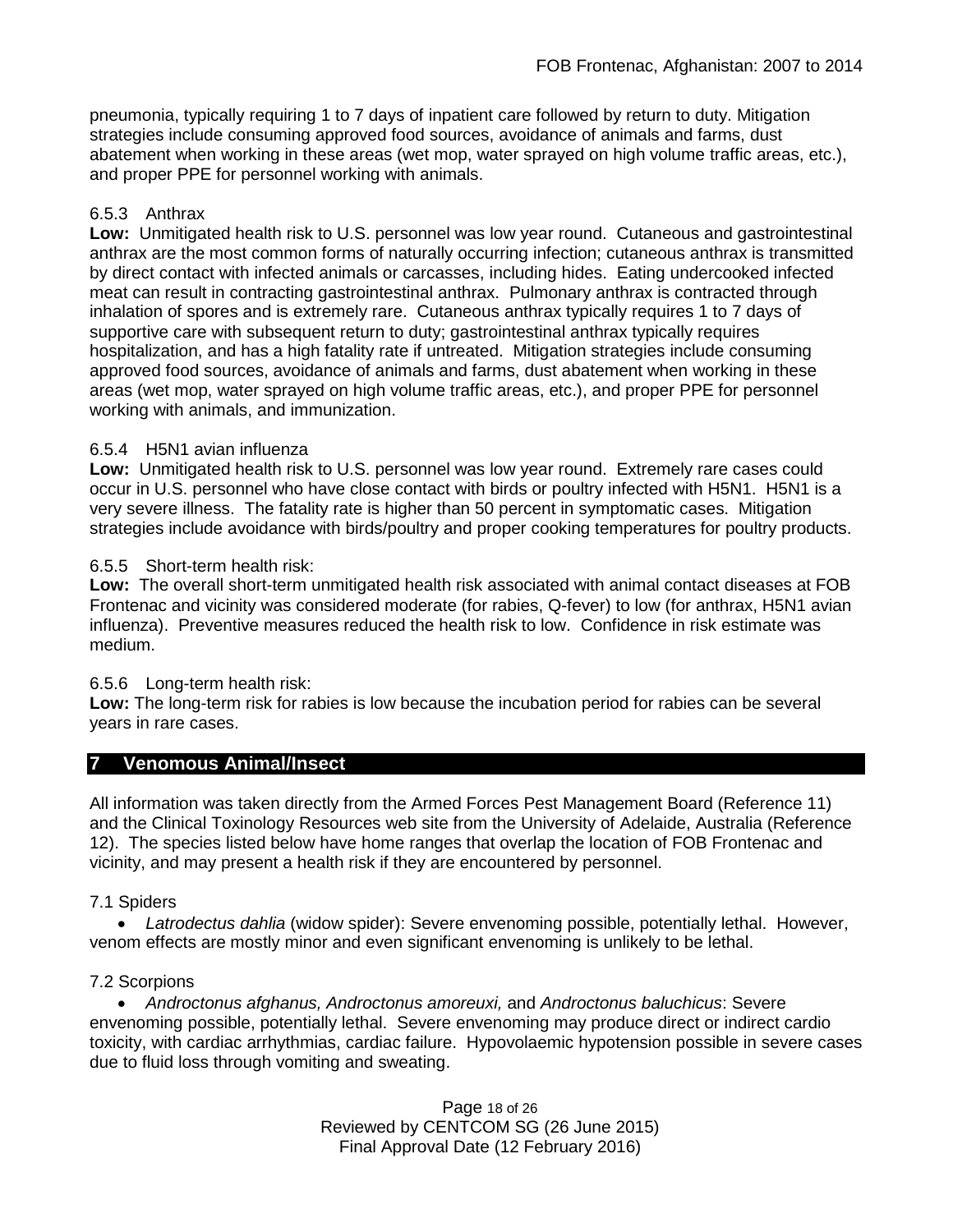• *Afghanobuthus nuamanni, Buthacus striffleri*, *Compsobuthus afghanus*, *Compsobuthus rugosulus, Compsobuthus tofti, Mesobuthus caucasicus, Mesobuthus eupeus, Mesobuthus macmahoni, Orthochirus afghanus, Orthochirus bicolor, Orthochirus danielleae*, *Orthochirus erardi*, *Orthochirus heratensis, Orthochirus. Jalalabadensis, Orthochirus monody, Orthochirus pallidus, Orthochirus samrchelsis*, *Orthochirus scrobiculosus,* and *Sassanidotus gracilis*: There are a number of dangerous Buthid scorpions, but there are also some known to cause minimal effects only. Without clinical data, it is unclear where these species fit within that spectrum.

• *Hottentotta alticola*, and *Hottentotta saulcyi*: Moderate envenoming possible but unlikely to prove lethal. Stings by these scorpions are likely to cause only short-lived local effects, such as pain, without systemic effects.

• *Scorpiops afghanus, Scorpiops lindbergi:* Mild envenoming only, not likely to prove lethal. Stings by these scorpions are likely to cause only short-lived local effects, such as pain, without systemic effects.

## 7.3 Snakes

• *Echis carinatus multisquamatus* (central Asian saw-scaled viper), *Echis carinatus sochureki* (Sochurek's saw-scaled viper), *Gloydius halys* (Haly's Pit Viper: Severe envenoming possible, potentially lethal. Bites may cause moderate to severe coagulopathy and haemorrhagins causing extensive bleeding.

• *Eristocophis mcmahoni* (McMahon's Viper): Severe envenoming possible, potentially lethal. Venom shows strong hemorrhagic activity. Mild to Moderate neurotoxic effects may occur.

• *Macrovipera lebetina obtuse* (Levantine Viper)*, and Macrovipera lebetina turanica* (Levantine Viper): Severe envenoming possible, potentially lethal. Bites may cause mild to severe local effects, shock & coagulopathy.

• *Naja oxiana* (Oxus cobra): Severe envenoming possible, potentially lethal. Bites can cause systemic effects, principally flaccid paralysis.

• *Pseudocerastes persicus* (Persian dwarf snake): Unlikely to cause significant envenoming; limited clinical data suggest bites result in local effects only.

• *Bungarus caeruleus* (Common krait): Severe envenoming likely, high lethality potential. Krait bites can cause moderate to severe flaccid paralysis, respiratory failure, requiring intubation & ventilation in severe cases. Most victims bitten while asleep in huts at night. Bites may produce invisible or barely perceptible puncture marks. Human mortality rate is high without use of antivenom. Antivenom may prevent worsening of paralysis, but may not reverse established paralysis.

• *Gloydius himalayanus* (Himalayan pit viper), *Gloydius intermedius* (Central Asian pitviper): Potentially lethal envenoming, though unlikely, cannot be excluded. Bites cause local and sometimes systemic effects including necrosis, coagulopathy, and renal failure.

## 7.4 Short-term health risk:

**Low:** If encountered, effects of venom vary with species from mild localized swelling (e.g., widow spider) to potentially lethal effects (e.g., Haly's Pit Viper). See effects of venom above. Mitigation strategies included avoiding contact, proper wear of uniform (especially footwear), and timely medical

> Page 19 of 26 Reviewed by CENTCOM SG (26 June 2015) Final Approval Date (12 February 2016)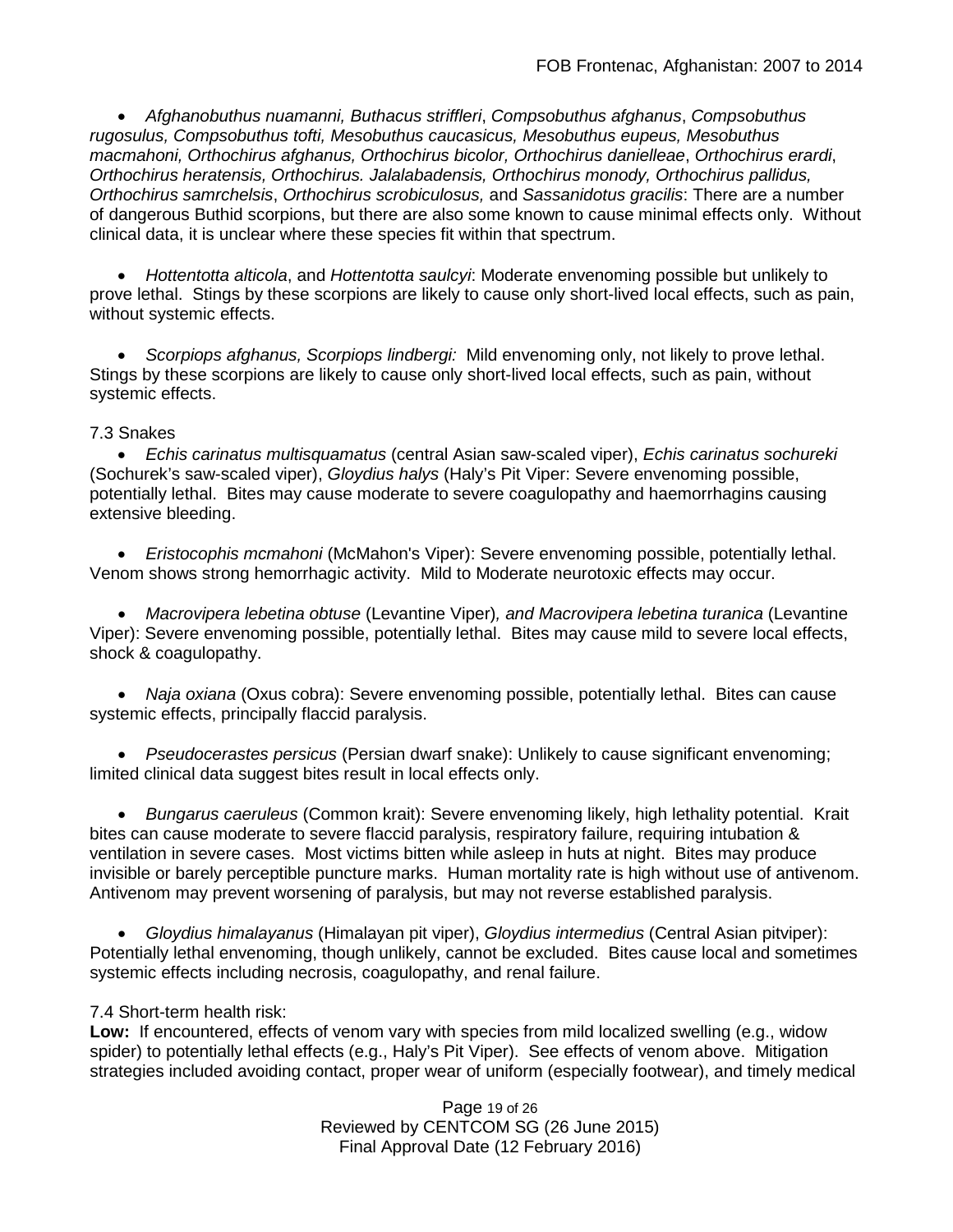treatment. Confidence in the health risk estimate is low (Reference 4, Table 3-6).

7.5 Long-term health risk: **None identified.**

## **8 Heat/Cold Stress**

Between May and September, the average daily maximum temperature reached the low 90s degrees Fahrenheit (ºF), and the high may reach the low 120s ºF. In winter, the average temperature was in the mid-50s ºF, and the temperature occasionally dropped below freezing. The mean annual average precipitation was 3.5 inches, with the majority of the recorded precipitation occurring in February and March. Heat stress/injuries and cold stress/injuries are largely dependent on operational and individual factors instead of environmental factors alone (Reference 13). 8.1 Heat

#### 8.1.1 Short-term health risk:

**High.** The short-term risk of heat injury is high in unacclimated personnel. Risk is reduced to moderate through preventive measures such as work/rest cycles, proper hydration and nutrition, and monitoring Wet Bulb Glove Temperature (WBGT) (Reference 4, Table 3-6).

#### 8.1.2 Long-term health risk:

**Low**. The long-term risk is low. However, the risk may be greater to certain susceptible persons– those older (i.e., greater than 45 years), in lesser physical shape, or with underlying medical/health conditions. Long-term health implications from heat injuries are rare but can occur–especially from more serious heat injuries such as heat stroke.It is possible that high heat in conjunction with various chemical exposures can increase long-term health risks, though specific scientific evidence is not conclusive. Confidence in these risk estimates is medium (Reference 4, Table 3-6).

#### 8.2 Cold

*Short-term and long-term health risks:* **Low.** The risk of cold injury was low. Confidence in this risk estimate was medium.

# **9 Noise**

#### 9.1 Continuous:

FOB Frontenac and vicinity had commercial and tactical generators throughout the FOB. In addition, helicopters and small cargo aircrafts contributed to noise levels.

Short-term and long-term risks: **Low**. The unmitigated health risk was high for individuals working near major noise sources without proper hearing protection. Risk was reduced to low through use of proper hearing protection. Confidence in risk estimate was medium.

#### 9.2 Impulse:

No specific hazards were documented in DOEHRS or MESL data portals from the June 2007 through July 2014 timeframe (References 1 and 8).

> Page 20 of 26 Reviewed by CENTCOM SG (26 June 2015) Final Approval Date (12 February 2016)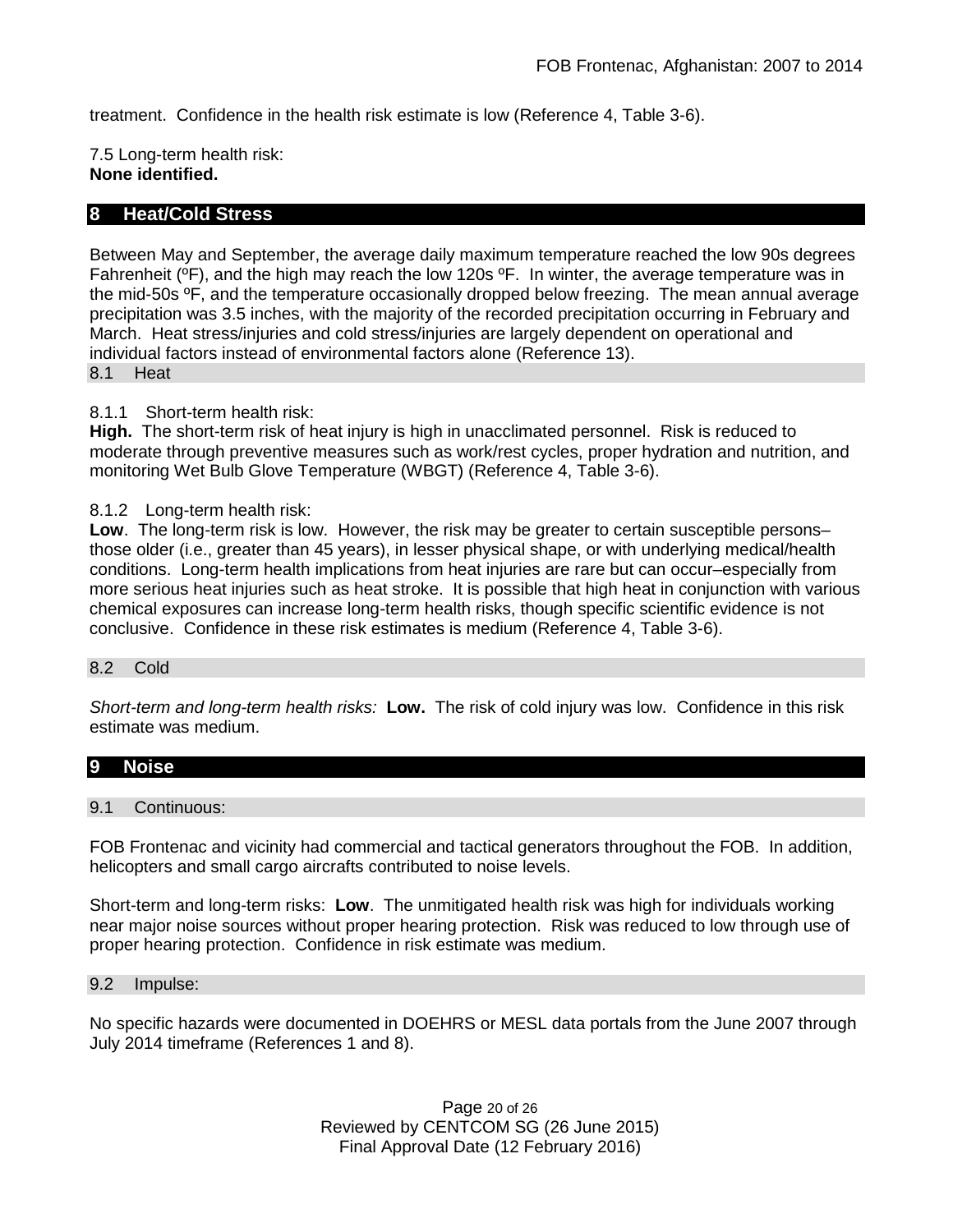## **10 Other Unique Occupational Hazards**

#### 10.1 Potential environmental contamination sources

DoD personnel are exposed to various chemical, physical, ergonomic, and biological hazards in the course of performing their mission. These types of hazards depend on the mission of the unit and the operations and tasks that the personnel are required to perform to complete their mission. The health risk associated with these hazards depends on a number of elements including what materials are used, how long the exposures last, what is done to the material, the environment where the task or operation is performed, and what controls are used. The hazards can include exposures to heavy metal particulates (e.g., lead, cadmium, manganese, chromium, and iron oxide), solvents, fuels, oils, and gases (e.g., carbon monoxide, carbon dioxide, oxides of nitrogen, and oxides of sulfur). Most of these exposures occur when performing maintenance task such as painting, grinding, welding, engine repair, or movement through contaminated areas. Exposures to these occupational hazards can occur through inhalation (air), skin contact, or ingestion; however, exposures through air are generally associated with the highest health risk.

#### 10.2 Fuel/Petroleum Products/Industrial Chemical Spills

Large, dark rubber fuel bladders and aboveground storage tanks were located on FOB Frontenac and vicinity. Several reports identified fuel spills and petroleum, oil and lubricant (POL) spills throughout the base camps. However, information was not available on whether the spills were remediated.

#### 10.3 Pesticides/Pest Control

Several reports for food and general sanitation documented issues with flies, rodents, mosquitoes, ants, mice, and possible ticks and fleas from feral animals. Personnel employed personal protective measures such as wearing permethrin-treated clothing, applying a topical insect repellent to exposed skin, using bed nets, or taking prescribed chemoprophylaxis (for Malaria). Pretreated uniforms were standard issue.

A search of the MESL database indicated that contractors or Army personnel oversaw pest management control depending on the basecamp. The reports identified rodent bait stations, fly baits and snap traps were used. For each pesticide product applied during this period, the EPA approved label has been archived, providing a framework how each pesticide handled and applied. There were no reports that indicated accidents, misuse, misapplication or other hazards associated with pesticides use.

Short-term and long-term risks: **Low**. Confidence in this risk estimate was low to medium.

#### 10.4 Waste Sites/Waste Disposal

## 10.4.1 Hazardous and Non-hazardous Waste

A search of the MESL database identified some of the basecamps had burn pits for disposal of solid waste and regulated medical waste. For some of the basecamps, solid waste was collected and hauled off site daily by local national contractors. POL waste from the basecamps was shipped to Kandahar Air Base for disposal or burned in dedicated burn barrels.

Short-term and long-term health risks: **Low**. Confidence in the risk estimate was medium.

Page 21 of 26 Reviewed by CENTCOM SG (26 June 2015) Final Approval Date (12 February 2016)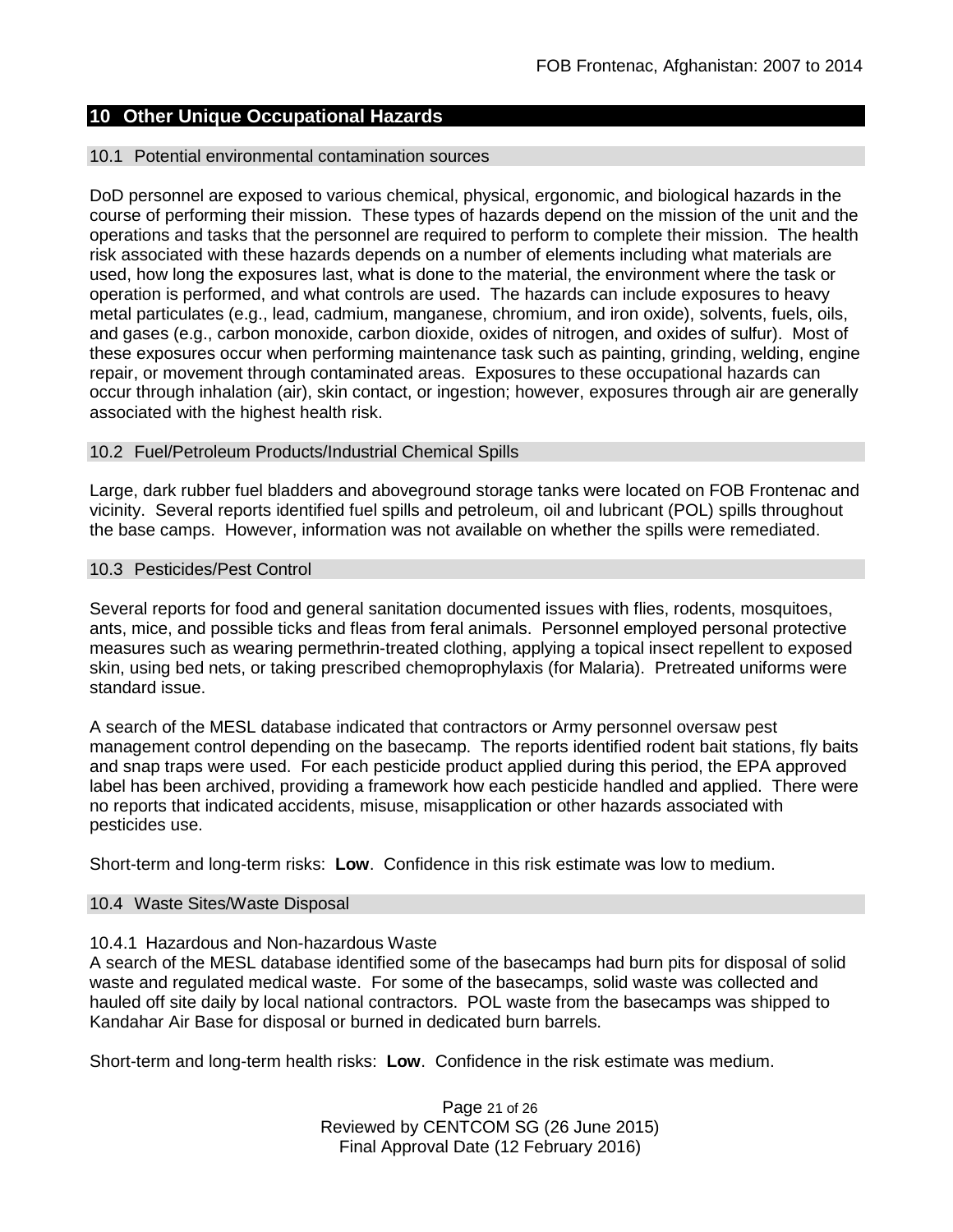#### 10.4.2 Solid Waste Management

A search of the MESL database identified uncovered and/or overflowing solid waste receptacles as an issue. Burn pits were used for waste disposal at some of the basecamps.

Short-term health risk: **Low**. Improper solid waste storage, uncovered and/or overflowing solid waste receptacles attracts flies, rodent, dogs and cats that could cause an outbreak of disease.

Long-term health risk: Improper solid waste storage presented a low health risk.

The overall risk estimate for solid waste management was low.

#### 10.5 General and Field Sanitation

Several reports from the databases were assessed for waste collection/storage; latrine, shower and laundry facilities; hand washing stations; sanitary practices in barber/beauty shops and gymnasiums; living accommodations; and vector/pest problems. Several basecamp assessments identified sanitation concerns at FOB Frontenac and vicinity. These included insect/rodent control/flies; living space allocation; feral animals, primarily cats and dogs migrating onto FOB; standing water; and ripped/torn gym equipment.

Short-term health risk: **Low:** Preventive measures such as trash disposal education; Soldiers policing up after themselves; disinfecting gym equipment; pop-up sleeping nets; and removing stray animals reduced the health risk.

Long-term health risk: None identified based on available data.

The overall risk estimate was low.

#### 10.6 Lead- based Paint

No specific hazards were documented in DOEHRS or MESL data portals from the June 2007 through July 2014 timeframe.

#### 10.7 Asbestos

No specific hazards were documented in DOEHRS or MESL data portals from the June 2007 through July 2014 timeframe.

## 10.8 Burn Pits

A search of the MESL and Occupational and Environmental Health Site Assessments (OEHSAs)identified several of the basecamps had burn pits up until June 2013. The operational timelines were not available for the burn pits. However, air samples were not collected near the burn pits. Short- and long-term health risks could not be assessed.

While not specific to FOB Frontenac and vicinity, the consolidated epidemiological and environmental sampling and studies on burn pits that have been conducted as of the date of this publication have been unable to determine whether an association does or does not exist between exposures to emissions from the burn pits and long-term health effects (Reference 14). The Institute of Medicine committee's (Reference 14) review of the literature and the data suggests that service in Iraq or

> Page 22 of 26 Reviewed by CENTCOM SG (26 June 2015) Final Approval Date (12 February 2016)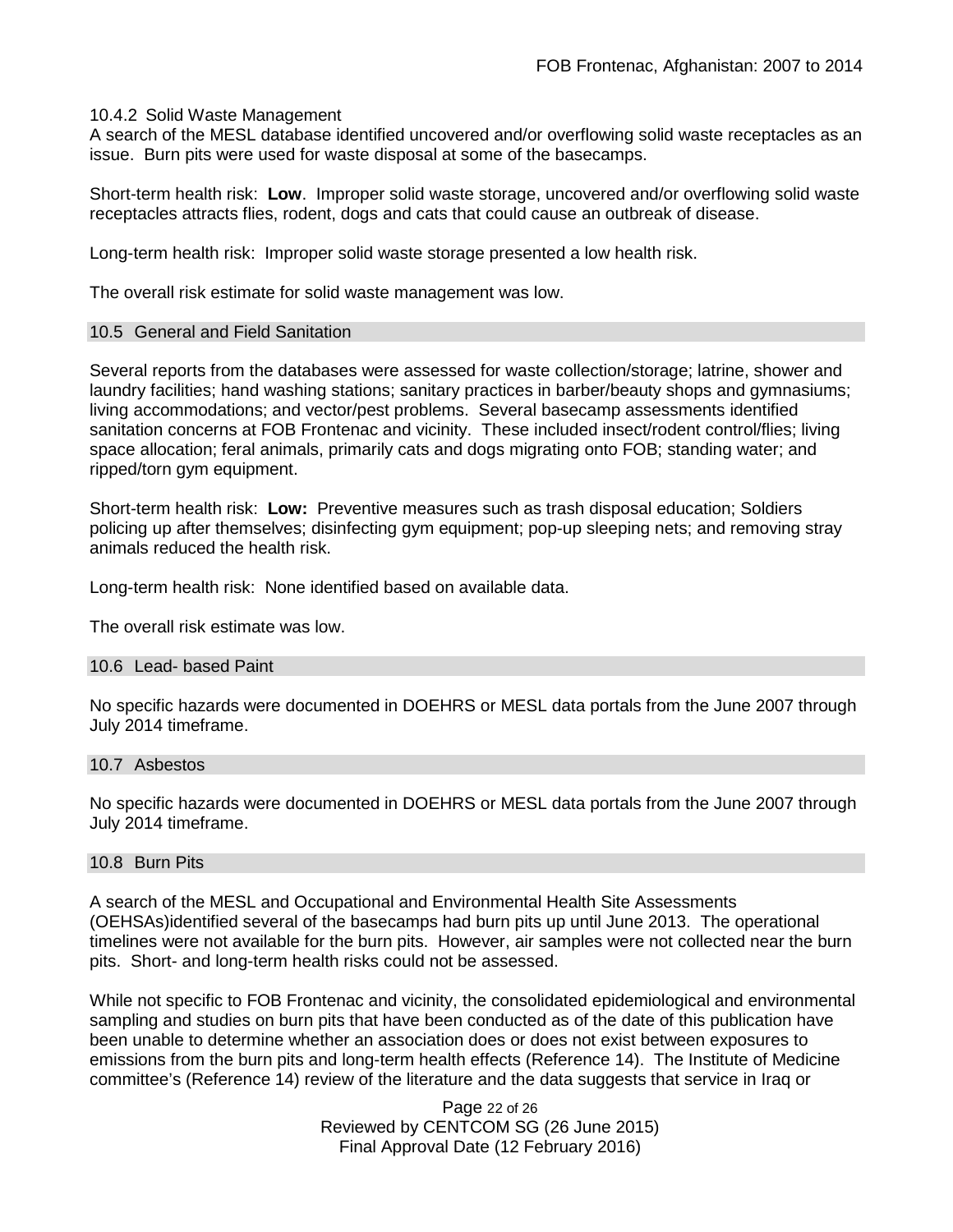Afghanistan (i.e., a broader consideration of air pollution than exposure only to burn pit emissions) may be associated with long-term health effects, particularly in susceptible (e.g., those who have asthma) or highly exposed subpopulations, such as those who worked at the burn pit. Such health effects would be due mainly to high ambient concentrations of PM from both natural and anthropogenic sources, including military sources. If that broader exposure to air pollution turns out to be relevant, potentially related health effects of concern are respiratory and cardiovascular effects and cancer. Susceptibility to the PM health effects could be exacerbated by other exposures, such as stress, smoking, local climatic conditions, and co-exposures to other chemicals that affect the same biologic or chemical processes. Individually, the chemicals measured at burn pit sites in the study were generally below concentrations of health concern for general populations in the United States. However, the possibility of exposure to mixtures of the chemicals raises the potential for health outcomes associated with cumulative exposure to combinations of the constituents of burn pit emissions and emissions from other sources.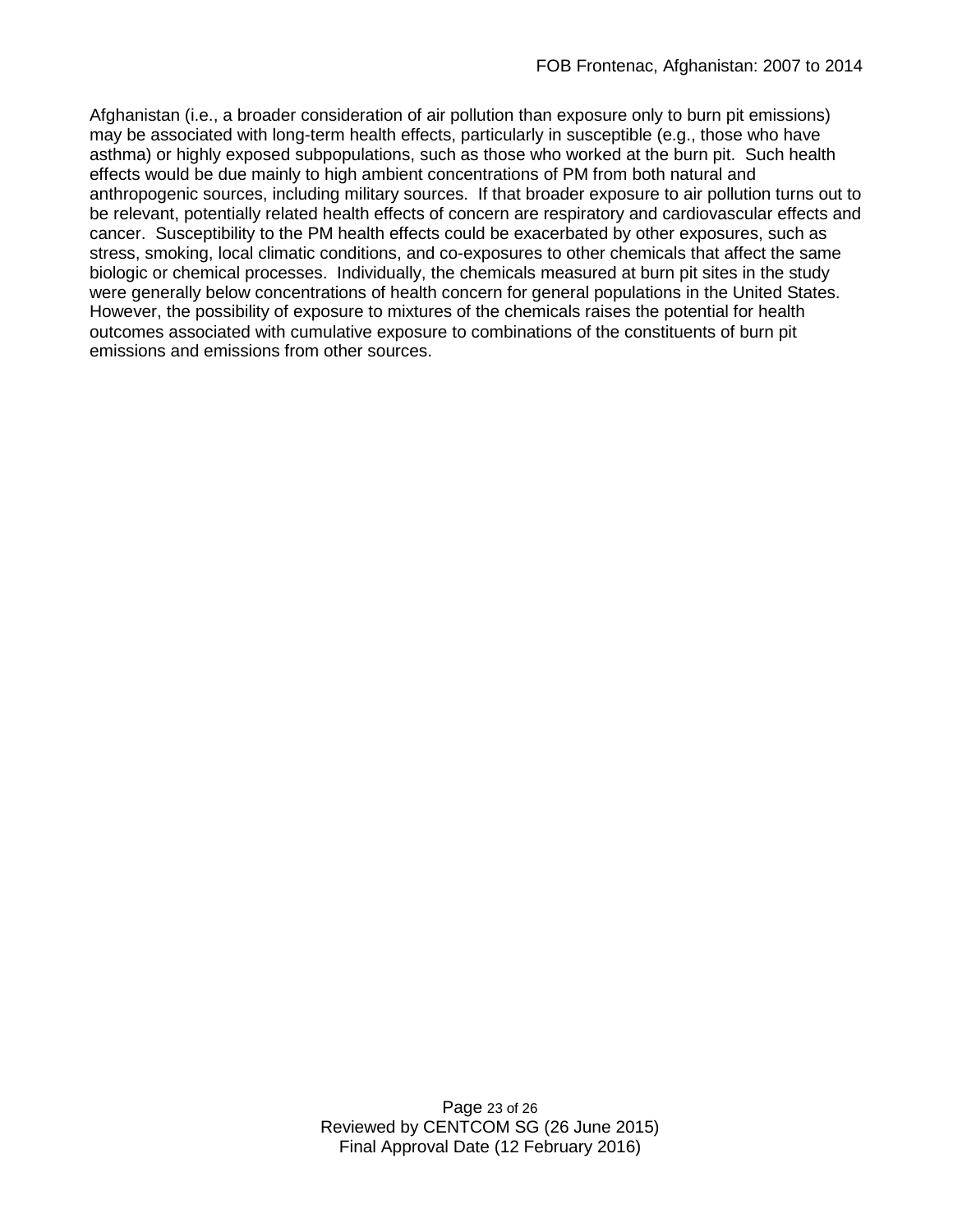## **11 References[2](#page-23-0)**

 $\overline{a}$ 

- 1. Defense Occupational and Environmental Health Readiness System (referred to as the DOEHRS-EH database) at [https://doehrs-ih.csd.disa.mil/Doehrs/.](https://doehrs-ih.csd.disa.mil/Doehrs/) Department of Defense Instruction 6490.03, *Deployment Health*, 2006.
- 2. DoDI 6055.05, Occupational and Environmental Health, 2008.
- 3. Joint Staff Memorandum (MCM) 0028-07, Procedures for Deployment Health Surveillance, 2012.
- 4. USAPHC TG230, June 2013 Revision, Final Environmental Health Risk Assessment and Chemical Exposure Guidelines for Deployed Military Personnel TG230.
- 5. Occupational and Environmental Health Site Assessment, FOB Frontenac, Afghanistan, July 2010.
- 6. Occupational and Environmental Health Site Assessment, Base Camp Mien Shuyans, Afghanistan, 20 June 2012-21 June 2012.
- 7. Occupational and Environmental Health Site Assessment, Base Camp Durham, Afghanistan, 29 June 2012-30 June 2012.
- 8. DOD MESL Data Portal: [https://mesl.apgea.army.mil/mesl/.](https://mesl.apgea.army.mil/mesl/) Some of the data and reports used may be sensitive or otherwise have some restricted distribution.
- 9. Modification 12 to United States Central Command Individual Protection and Individual Unit Deployment Policy, 02 December 2013.
- 10. CDC. 2012. Morbidity and Mortality Weekly Report. Imported Human Rabies in a U.S. Army Soldier. May 4, 2012. 61(17); 302-305.
- 11. Armed Forces Pest Management Board: [http://www.afpmb.org/content/venomous-animals](http://www.afpmb.org/content/venomous-animals%20%20%20%20country#Afghanistan)  [country#Afghanistan.](http://www.afpmb.org/content/venomous-animals%20%20%20%20country#Afghanistan) U.S. Army Garrison - Forest Glen, Silver Spring, MD.
- 12. Clinical Toxinology Resources: [http://www.toxinology.com/.](http://www.toxinology.com/) University of Adelaide, Australia.

<span id="page-23-0"></span> $1$  NOTE. The data are currently assessed using the TG230 Final. The general method involves an initial review of the data which eliminates all chemical substances not detected above 1-year negligible MEG. Those substances screened out are not considered acute or chronic health hazards so are not assessed further. For remaining substances, acute and chronic health effects are evaluated separately for air and water (soil is only evaluated for long-term risk). This is performed by deriving separate short-term and long-term population exposure level estimates (referred to as population exposure point concentrations (PEPC) that are compared to MEGs derived for similar exposure durations. If less than or equal to negligible MEG the risk is Low. If levels are higher than negligible then there is a chemical-specific toxicity and exposure evaluation by appropriate SMEs, which includes comparison to any available marginal, critical or catastrophic MEGs. For drinking water, 15 L/day MEGs are used for the screening while site specific 5-15 L/day are used for more detailed assessment. For nondrinking water (such as that used for personal hygiene or cooking), the 'consumption rate' is limited to 2 L/day (similar to the EPA) which is derived by multiplying the 5 L/day MEG by a factor of 2.5 to conservatively assess non-drinking uses of water.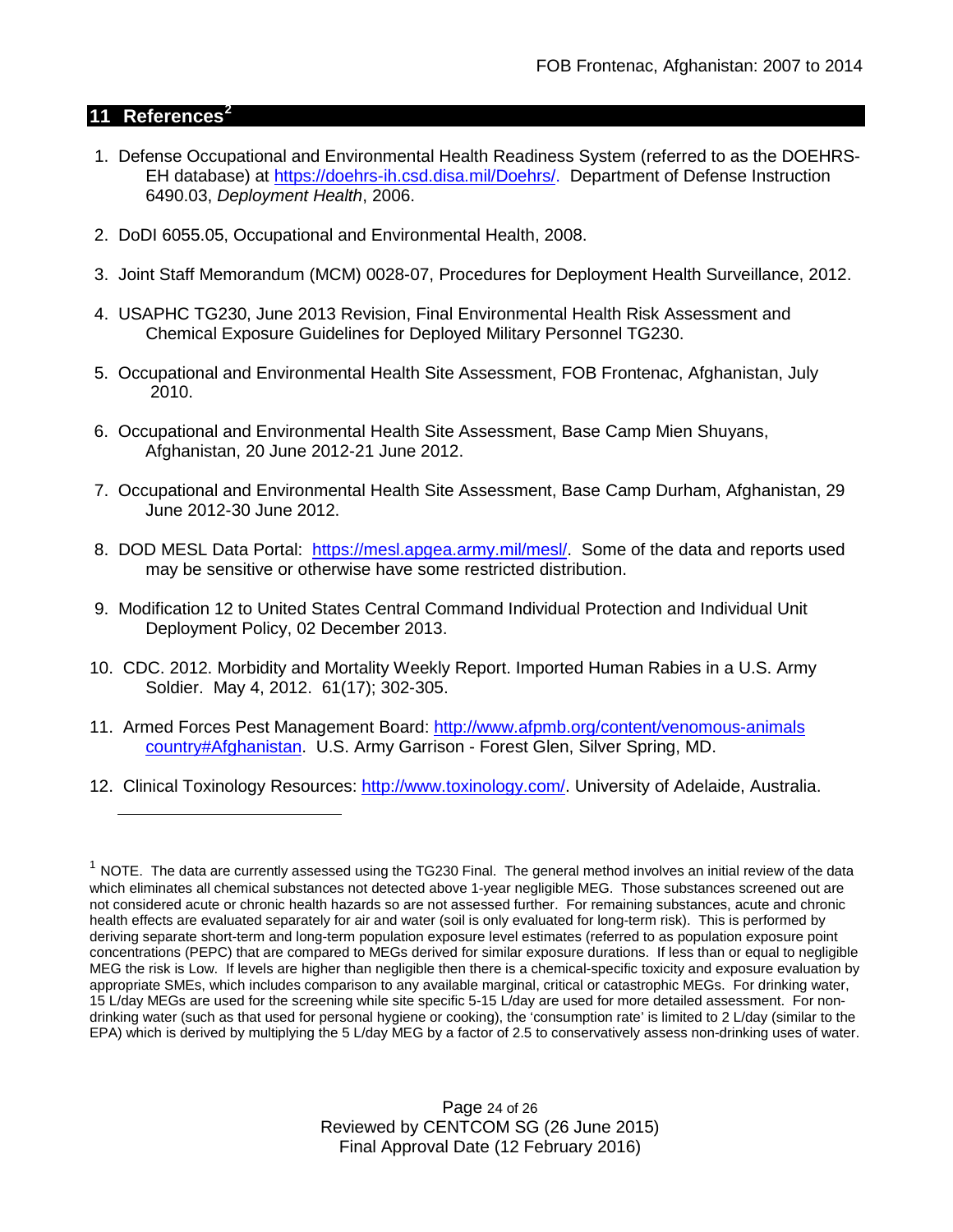- 13. Goldman RF. 2001. Introduction to heat-related problems in military operations. In: Textbook of military medicine: medical aspects of harsh environments Vol. 1, Pandolf KB, and Burr RE (Eds.), Office of the Surgeon General, Department of the Army, Washington DC.
- 14. IOM (Institute of Medicine). 2011. Long-term health consequences of exposure to burn pits in Iraq and Afghanistan. Washington, DC: The National Academies Press.

Page 25 of 26 Reviewed by CENTCOM SG (26 June 2015) Final Approval Date (12 February 2016)